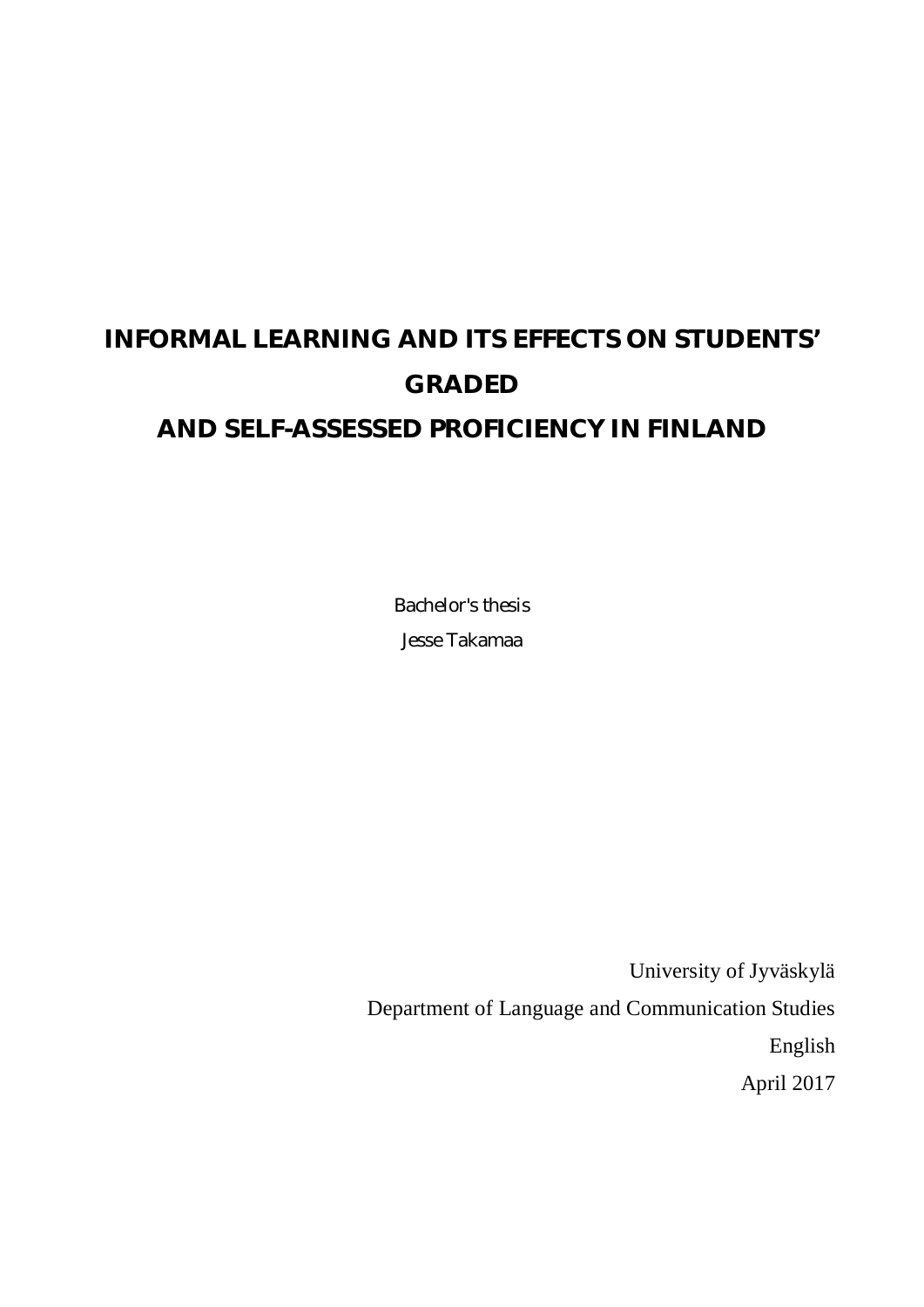# **JYVÄSKYLÄN YLIOPISTO**

| Tiedekunta – Faculty                                                            | Laitos - Department                 |
|---------------------------------------------------------------------------------|-------------------------------------|
| Humanistis-yhteiskuntatieteellinen tiedekunta                                   | Kieli- ja viestintätieteiden laitos |
| Tekijä – Author                                                                 |                                     |
| Jesse Takamaa                                                                   |                                     |
| Työn nimi – Title                                                               |                                     |
| Informal learning and its effects on students' graded and self-assessed English |                                     |
| proficiency in Finland                                                          |                                     |
| Oppiaine – Subject                                                              | Työn Iaji – Level                   |
| Englannin kieli                                                                 | Kandidaatintutkielma                |
| Aika – Month and year                                                           | Sivumäärä – Number of pages         |
| Huhtikuu 2017                                                                   | $28 + 5$                            |
| Tiivistelmä – Abstract                                                          |                                     |

Englannin, kuten muidenkin kielten oppimisessa on tärkeää, että oppilaat altistuvat autenttiselle kielelle. Pelkästään oppikirjoihin ja luokassa tapahtuvaan keskusteluun tukeutuminen ei yksin riitä. Informaali oppiminen mahdollistaa tämän helpolla tavalla: oppilaat voivat valita haluamansa viihteen muodon, ja jopa huomaamattaan oppia englantia vapaa-ajallaan. Tämä tutkimus pyrkii kartoittamaan, minkälaisia informaalin oppimisen tapoja oppilaat eniten hyödyntävät, kuinka usein ja kuinka paljon he niitä hyödyntävät, sekä miten informaali oppiminen vaikuttaa heidän itsearvioituun ja virallisesti arvosteltuun kielitaitoonsa. Aineistona tutkimuksessa käytettiin kyselyä, joka jaettiin 40:lle erään Keski-Suomen lukion opiskelijalle. Tutkimus on suurimmaksi osaksi määrällinen, mutta kyselyssä esitettiin myös yksi avoin kysymys. Tulokset analysoitiin tilastoanalyysilla frekvenssien sekä korrelaatioiden mukaan. Tuloksista käy ilmi, että opiskelijat hyödynsivät informaalia oppimista usein viikon aikana, mutta melko pienissä ajanjaksoissa. Kaikista eniten opiskelijat hyödyntävät informaalin oppimisen tapoja, jotka käyttivät elektroniikkaa, mutta eivät vaadi heiltä suoraa kielen tuottamista. Tällaiset tavat olivat myös vahvimmin yhteydessä heidän itsearviointeihinsa ja kurssiarvosanoihinsa. Tuloksista käy ilmi, että informaalia oppimista voisi hyvinkin hyödyntää myös opetuksessa, ja etenkin edellä mainitut informaalin oppimisen tavat, jotka hyödyntävät elektroniikkaa mutta eivät vaadi kielen tuottoa, olisivat todennäköisesti siihen tarkoitukseen tehokkaita.

Asiasanat – Keywords English, language learning, informal learning, self-assessment, language proficiency

Säilytyspaikka – Depository JYX

Muita tietoja – Additional information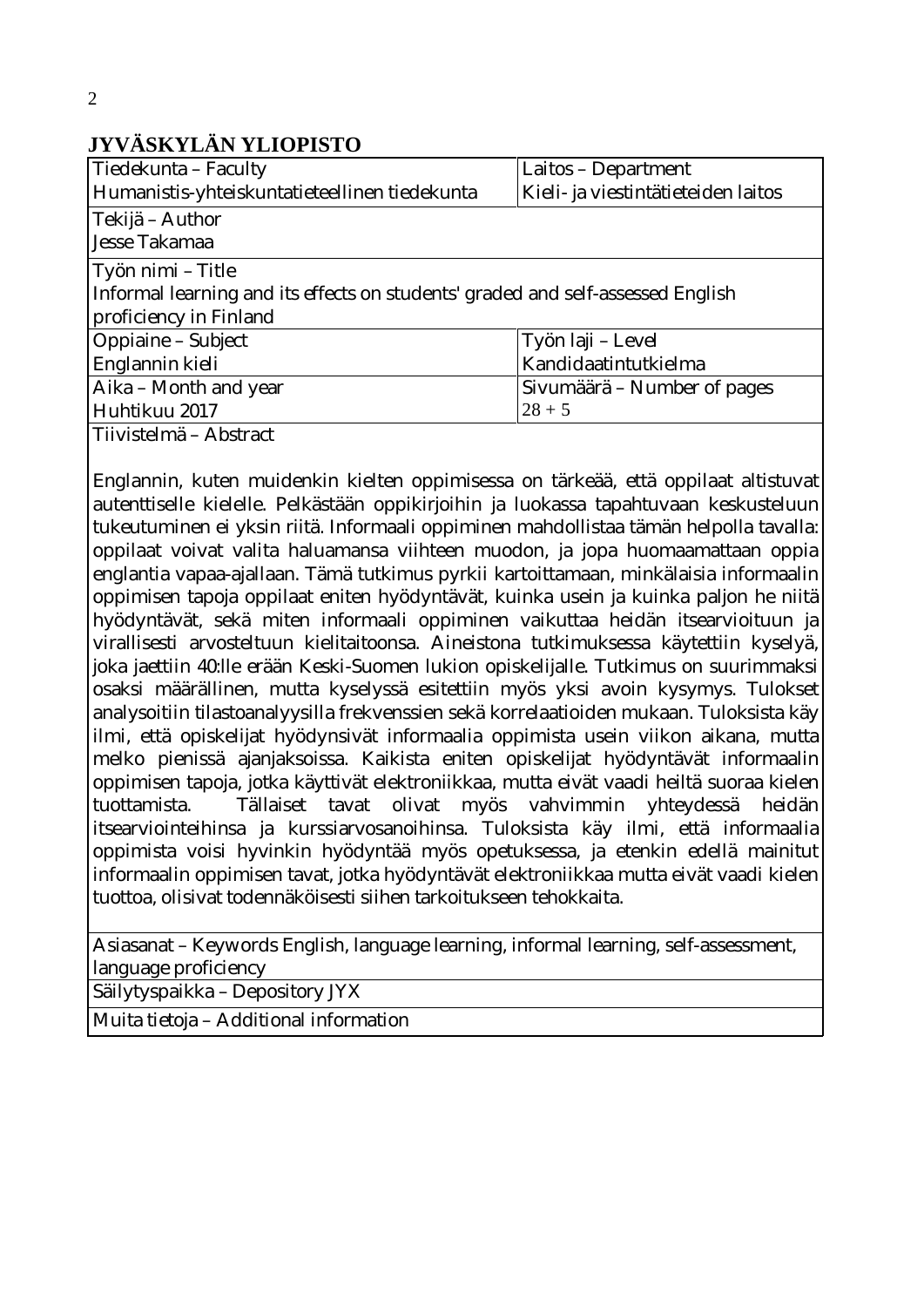# **TABLE OF CONTENTS**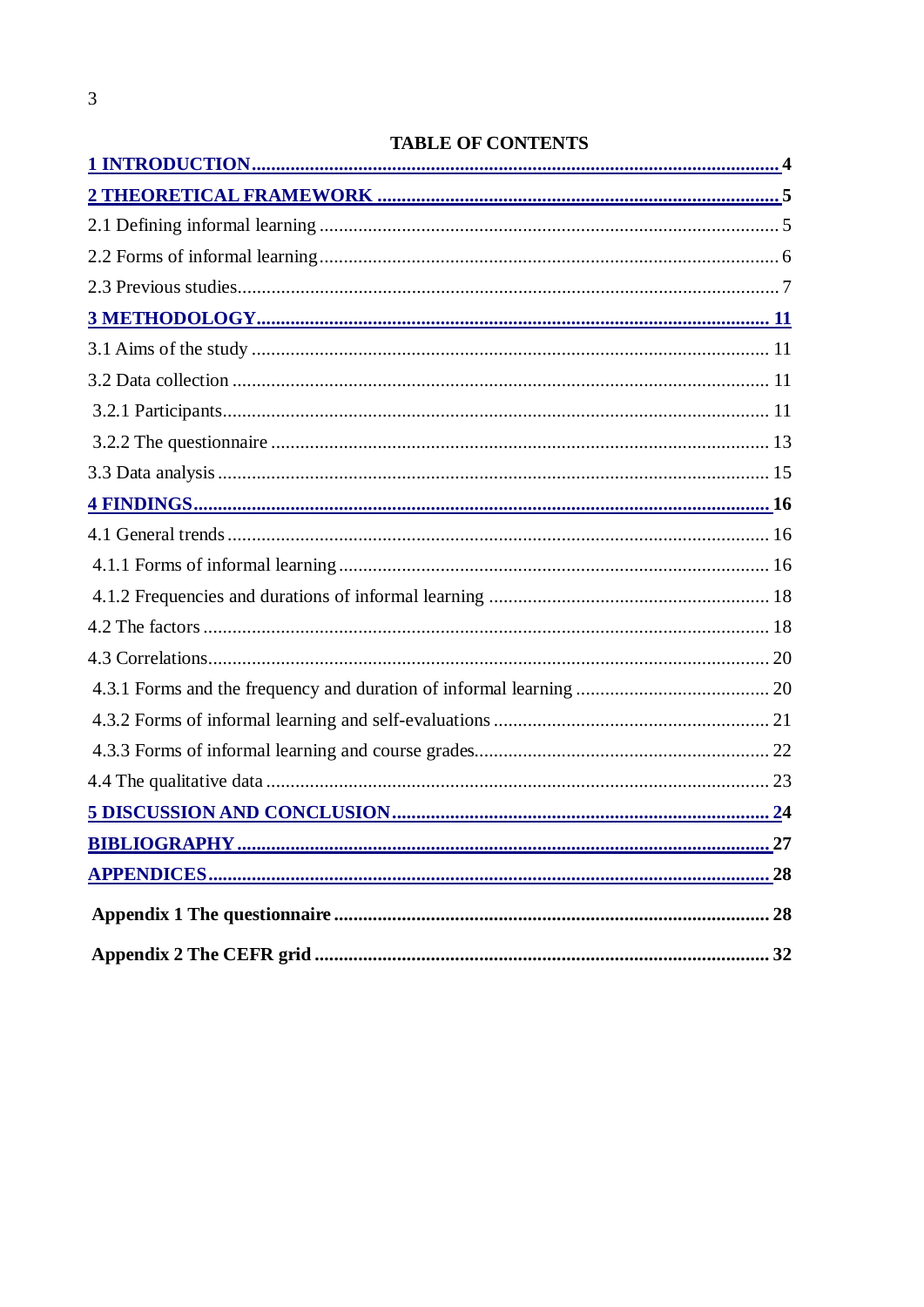## **1 INTRODUCTION**

When learning English, or any other language for that matter, it is paramount that students are subjected to authentic input, instead of just relying on textbooks and classroom English. This is most easily achieved by students utilizing English at their own leisure in their daily lives, by for example watching movies, talking to foreigners, listening to music or traveling. Informal learning is an aspect often overlooked in teaching, and while I do not imply that it could replace formal learning, it could be extremely efficient in complementing it. Students can entertain themselves and learn English at the same time, without even realizing it themselves.

Informal learning is a field of study that has been researched a great deal. However, most studies concentrate on the effects of informal learning on formal learning, rather than on the effects on students themselves. The present, mainly quantitative study aims to explore the forms of informal learning and their frequencies and durations in students' lives, but also the effects of informal learning on the students' self-assessed and graded proficiency. Self-assessments are a newer element in research on informal learning, and the effects of informal learning regarding them have not been thoroughly researched before. In the present study, questionnaires were handed out to 40 high school students in a school in Central Finland, in order to find out what their preferred forms of informal English learning were, how often and for how long they were utilized, and finally, how they influenced the students' self-assessments and graded proficiency. The data were subjected to statistical analysis, analyzing patterns and correlations. Furthermore, the final, openended question was analyzed using content analysis.

 In the second chapter, the theoretical background to the study is presented, starting from identifying the different forms of informal learning and then reviewing previous studies regarding informal learning. In the third chapter, the methodology of the study discussed in more detail. Afterwards, in the fourth chapter, the major findings of the study are reported and scrutinized. In the fifth chapter, the results are discussed in more detail and the success of the study itself is also evaluated, concluding with speculation of possible ways to further continue research of this topic.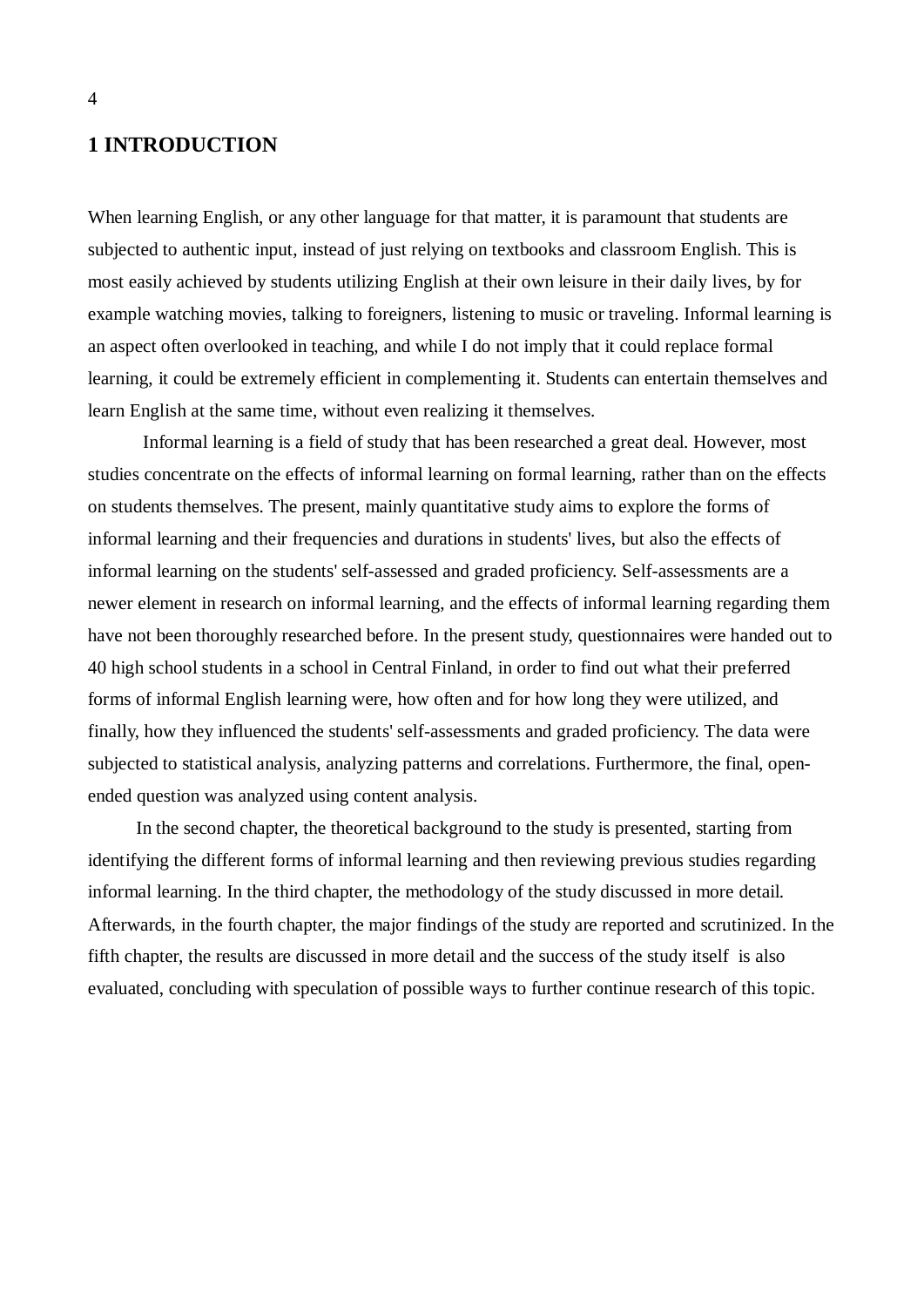### **2 THEORETICAL FRAMEWORK**

**Informal learning**, as defined by Livingstone (1999: 51), can be conceptualized as "any activity involving the pursuit of understanding, knowledge or skill which occurs outside the curricula of educational institutions, or the courses or workshops offered by educational or social agencies. " In other words, it is learning that happens outside the classroom context, that does not involve any educators, but rather occurs of the person's own free will to learn or understand. It is a subject that has been studied a great deal in the past few decades. New technology has allowed new forms of informal learning to emerge. Especially the internet has had an enormous impact on informal learning, as it has provided people with an almost limitless source of online entertainment, not to mention connections to virtually anywhere in the world. Below, I will be introducing different forms of informal learning, as well as summarize some previous research concerning informal learning and how it influences students' English as a Foreign Language (EFL) proficiency.

## **2.1 Defining informal learning**

As Benson and Reinders (2011: 8) suggest, language learning beyond the classroom, encapsulating everything not concerned with classroom language learning, is a very broad topic. They also give multiple alternative terms that can be nigh synonymous with language learning beyond the classroom, which is their preferred term: 'informal', 'non-formal', 'extramural', 'extracurricular', 'selfinstructed', 'non-instructed', 'self-directed', 'naturalistic', 'independent', 'out-of-class', 'out-of-school', 'after-school' and 'autonomous' language learning. Furthermore, Benson and Reinders (2011: 9) state that all of these terms can be categorized in the four dimensions of language learning beyond the classroom: location, formality, pedagogy and locus of control. Below, I will introduce each of the four dimensions and elaborate on them more extensively.

First, Benson and Reinders (2011: 9) establish the dimension of **location**. According to them, 'out-of-class', 'out-of-school' and 'after-school' are terms that usually refer to activities that students act out independently, whereas 'after-school', 'extracurricular' and 'extramural' usually mean activities that the school provides, such as clubs organized by students. They also go on to mention that, for example, actual private school lessons can sometimes fall into this category, even though they are not informal learning. This is due to the terms focusing on location only.

The second dimension Benson and Reinders (2011: 10) introduce is **formality**, which 'nonformal' and 'informal' learning fall into. 'Informal language learning' is the term that I will be using throughout this study myself. This is because as Benson and Reinders agree, another one of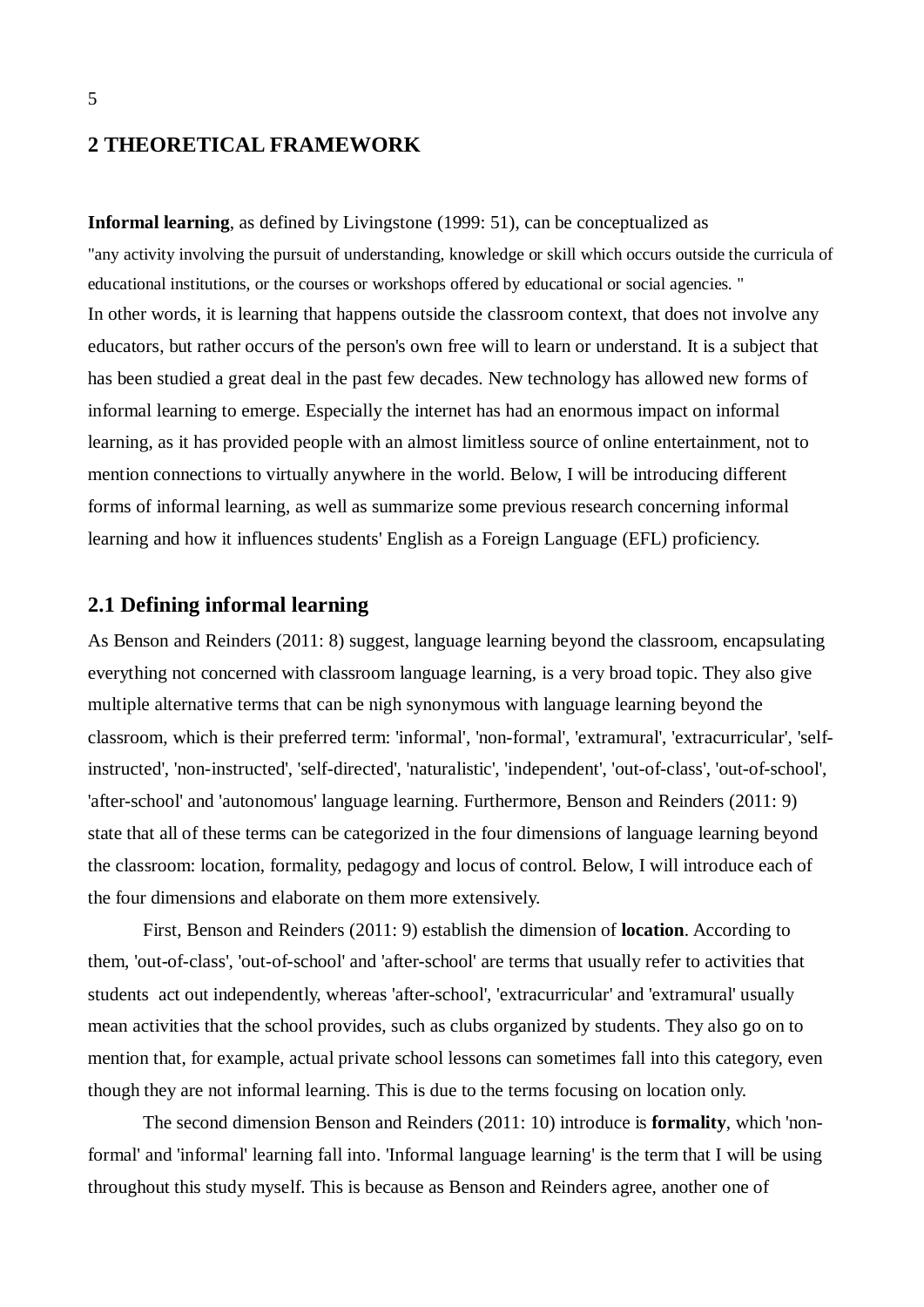Livingstone's definitions of informal learning (2006: 211): "anything people do to gain knowledge, skill, or understanding from learning about their health or hobbies, unpaid or paid work, or anything that interests them outside of organized courses" is quite befitting to their concept of language learning beyond the classroom. Non-formal language learning, then, generally means learning that happens in school-provided programs, whereas informal learning refers rather to non-institutional learning.

Benson and Reinders (2011: 11) go on to mention the third dimension of language learning beyond the classroom, **pedagogy**. 'Self-instructed', 'non-instructed' and 'naturalistic' language learning fall into this category. They suggest that the term 'instruction' refers to a certain type of pedagogy, which includes, for example, testing and precise explanations. Self-instruction entails that something other than a human-being takes the role of an instructor; it can be a television program, a book or a website, for instance. Naturalistic language learning, in contrast, does not include any kind of instruction, nor the intention to learn. However, Benson and Reinders go on to mention that this might only be a hypothetical way of learning, and it would in actuality be selfinstructed learning where the focus has shifted to entertainment over learning.

The fourth and final dimension Benson and Reinders (2011: 11) establish is **locus of control**, which includes the terms 'independent', 'self-directed' and 'autonomous' language learning. They suggest that instead of learning without a teacher, these terms would refer to decision-making related to teaching and learning. However, they point out that the learner is often not completely capable of making those decisions himself or herself. For example, some languages are obligatory to learn for younger students, like Swedish is in Finland. Adult learners have more freedom in their choices. Benson and Reinders state that how locus of control and language learning beyond the classroom interact is the way learners have to make multiple decisions regarding language learning in non-classroom settings. Students can also choose to either shift the locus of control away from themselves by choosing materials that are particularly instructive or to keep it to themselves by learning in a more informal manner.

#### **2.2 Forms of informal learning**

Schugurensky (2000: 3-4) suggests that there are three different forms of informal learning: selfdirected learning, incidental learning and socialization. **Self-directed learning** is a form of informal learning where an individual, or a group of individuals undertake a 'learning project', in which no educator (for example, a teacher or an instructor) is present. There may, however, be someone, whom Schugurensky calls a 'resource person', who does not think of himself or herself as an educator. The learner, in this case, is fully aware of trying to learn something, and also has the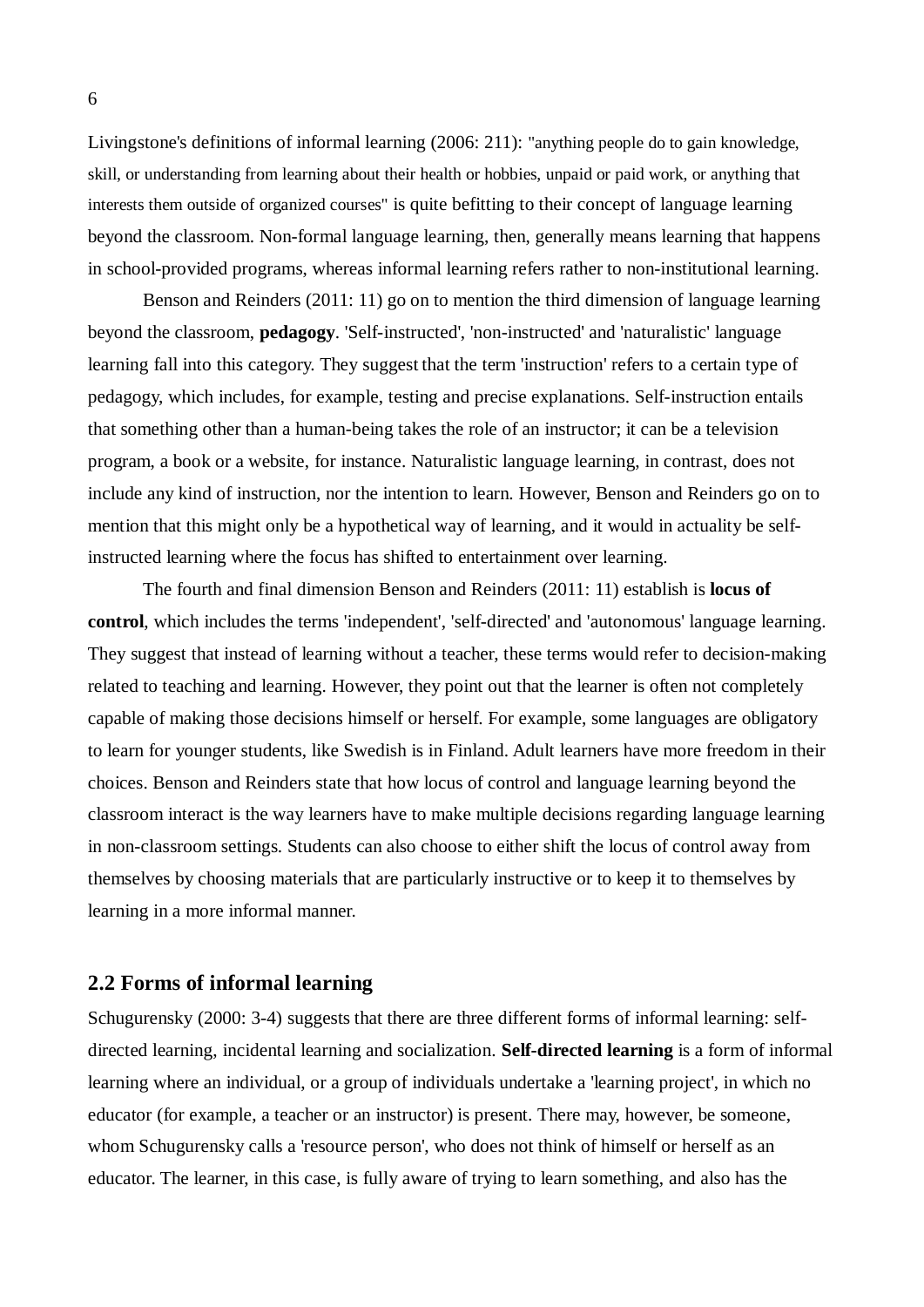intention of learning it. For example, after multiple attempts of trial-and-error, a kindergartener could learn to utter the phoneme /r/. An example of utilizing a 'resource person' would be a student trying to learn to cook a delicious stew, and asking his or her grandmother for advice.

The second form of informal learning Schugurensky introduces is **incidental learning**. This type of informal learning is still conscious, as the learner knows that he or she has learned something, but is not intentionally. This could be referred to as learning accidentally; for example, when an elementary school student who is switching channels while watching TV stumbles upon a historical documentary accidentally learns that Finland gained independence in 1917. The child is in this case aware of the learning experience, but did not intend to learn this knowledge beforehand.

The third and final form of informal learning that Schugurensky addresses is **socialization**. In this type of informal learning, the learner is neither conscious of learning nor intending to learn. As Schugurensky points out, it is internalizing of skills, values or attitudes, for instance, in daily life. An example of this would be a person born in a Christian family, who rejects every other religion and every other human being who is not Christian, and does not recognize that the mindset has been a product of socialization through his or her family environment, but instead perceives it as the only plausible way of thinking. However, Schugurensky goes on to mention that it is possible to later realize the effects of socialization through 'retrospective recognition'. For example, the Christian person could move to a different country where Christianity is a minor religion, and come to realize that he or she has in fact been affected by his or her previous environment.

#### **2.3 Previous studies**

A number of empirical studies have been conducted on informal language learning in the past, some of which I am going to review below. The studies I will elaborate on range from BA and MA theses to international articles, and I will be reviewing them in chronological order, concluding with the most recent studies. Afterwards, I will explain why my study is relevant in the field and what it is that my study addresses that the others do not.

The first study I will summarize is an MA thesis by Koivumäki (2012). The study concerns the way informal English used in the internet relates to EFL learning in Finland, and how motivating students find it.

Koivumäki's (2012: 42) data consisted of separate face-to-face interviews of two high-school girls living in Jyväskylä and Seinäjoki. The two girls, Mira and Tuuli, were similar in age and the fact that they both attended high school, but their backgrounds regarding English usage and the internet were very different. The interviews had a relaxed atmosphere, comparable to a regular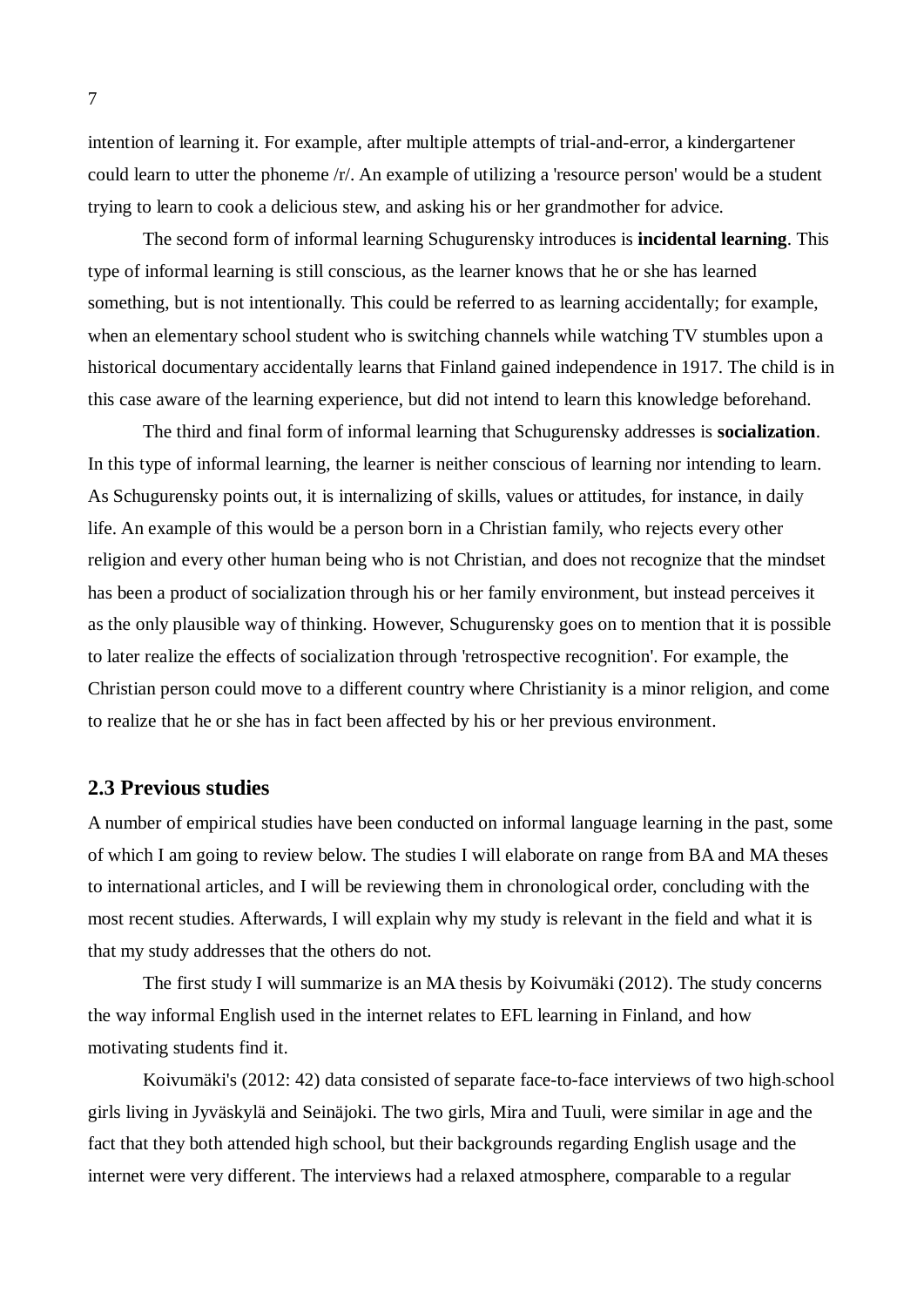discussion, but the questions were still structured beforehand. The questions were about how the girls utilized English on the internet, how they experienced it, how they felt it affected their English learning and if internet motivated them in learning English (Koivumäki, 2012: 95-96).

The results of the Koivumäki's study (2012: 45-46) were organized into sections: past experiences, current use, their motivation and lastly, a comparison between the two girls. Firstly, the study showed that both of the participants started to use the internet at an early age to find out about their interests online. Koivumäki (2012: 49) reports that one of the most interesting finds was that despite their lacking proficiencies in English at such a young age, they did not rely on dictionaries. For younger learners, it did not seem to matter if they did not understand every single word of a text, but they rather simply enjoyed encountering the new language (Koivumäki 2012: 50). Furthermore, both girls reported their use of the internet having positive effects on their studies at school, despite the fact that the schools did not seem to utilize computers for learning to their full potential.

Koivumäki (2012: 62-63) found the girls' current usage of the internet to be very versatile regarding English; they both utilized Wikipedia and read news in English, watched series online and played games, for instance. Koivumäki reports that the girls spent most of their time in the internet on English websites. At school, the girls seemed to have gotten a surprisingly positive response for their informal use of the internet; they explained that such a way of learning was greatly encouraged by their teachers (Koivumäki 2012: 67). However, internet use was not very common during class, due to the hectic nature of high school course schedules. An interesting conflict between the school and internet values Koivumäki (2012: 70) reports is vocabulary. The girls had been absorbing some of the colloquial words from the internet and using them in formal contexts, which had evidently led to trouble with the teacher.

As to the two girls' motivation, Koivumäki (2012: 71) reports that the improvement of their proficiency by using the internet had motivated them to learn English further, not for a purpose such as living abroad, but rather just for themselves to use at their leisure. They had been motivated to learn English out of their own interest, and it had happened, as Koivumäki states, mostly unconsciously. Furthermore, the girls reported that their informal learning of English had helped them in the school environment as well.

In the final section of the results, Koivumäki (2012: 81-82) mostly compares the two girls' feelings about English as opposed to the ways of using the internet, which were in fact fairly similar between them. Tuuli seemed to have a more beneficial background for learning English than Mira; she had a sister to help her, went to a smaller school and was more motivated altogether. Consequently, she was also in the end more confident than Mira in her English proficiency.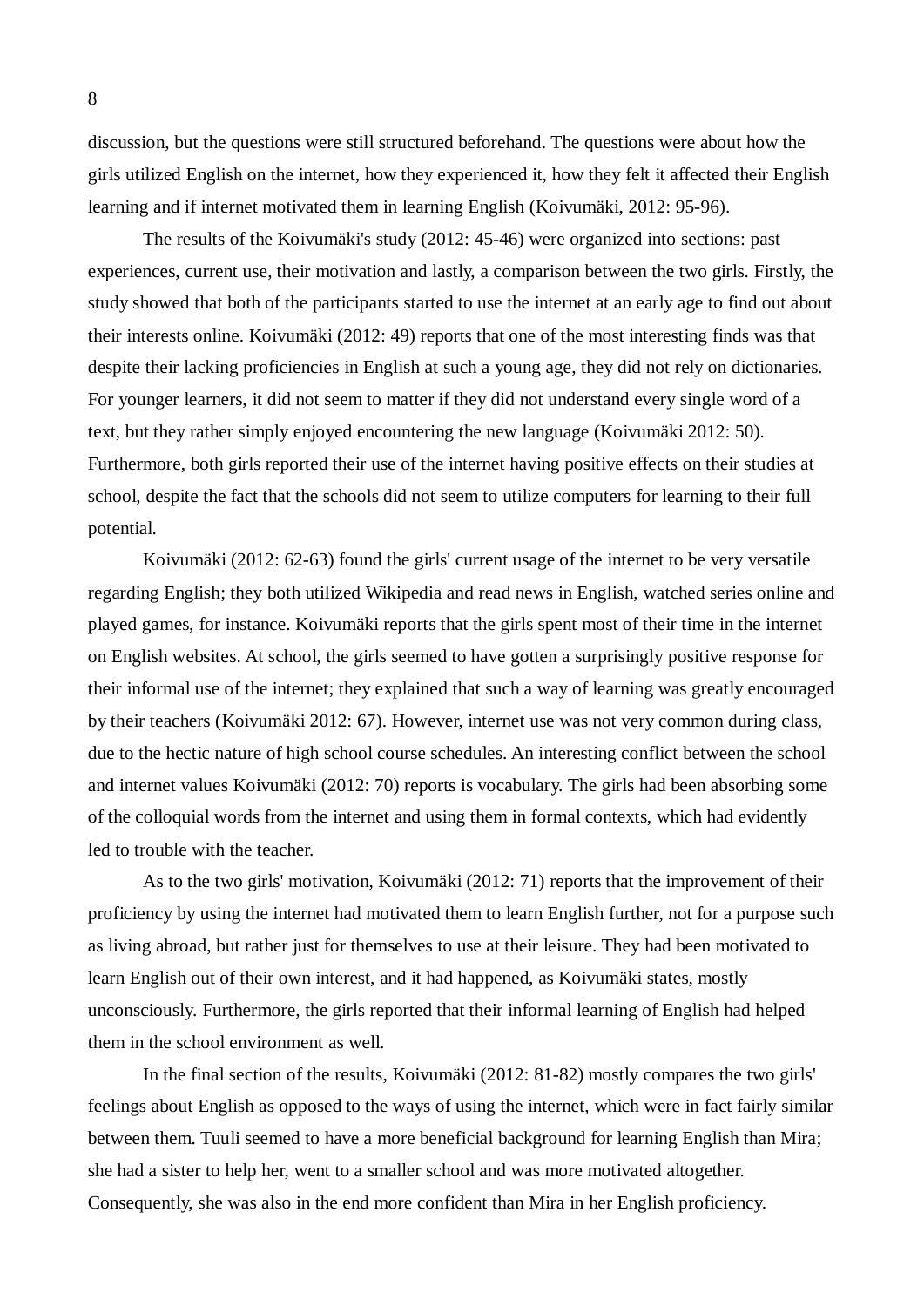The second study I will summarize is about EFL students' different ways of informal learning in Mexico by Sayer and Ban (2014). The target group for their study was Mexican fifth and sixth grade students who had from the first or second grade undertaken a new Program, according to which English was to be taught earlier in schools.

Sayer and Ban (2014: 323) interviewed 61 students from 15 different schools in Central Mexico from different socio-economic levels and areas. Their interviews were group interviews with four children each, 16 groups in total. The interviews consisted of questions about the children's English class and teacher and their conceptions about learning and utilizing English. Furthermore, they also interviewed the children's parents to find out what their thoughts were about the Program.

Sayer and Ban (2014: 323) report as their findings that whereas the teachers thought the students only learned English in the formal context, the parents explained that their children use and learn a great deal of English in their sparetime, and furthermore the students themselves reported that they actively used English for problem-solving, for example, in video games. According to Sayer and Ban (2014: 326), the most frequent uses of English among the students included movies, music, video games and Google translator. They report that not only was informal learning useful for their formal studies by motivating them to learn English for their own purposes, but also vice versa; their classes seemed to assist them with problem-solving in English, for example, in understanding movies more easily.

The third study I will review is a BA thesis specifically about music as an informal resource of learning English in Finland by Laukkanen (2015). The target group of the study (2015: 10) was a group of 28 ninth-graders of a Central Finland middle school. Laukkanen conducted a two-part Likert-scale questionnaire, which covered the genres and frequences of the music listened, as well as the way the students processed language while listening to it. Somewhat similarly to my study, the students also had to evaluate how informal music listening had influenced their language learning, including pronunciation, grammar, listening comprehension and reading comprehension, for instance.

Laukkanen (2015: 12) found that most of the students had reported to listen either 15 minutes to one hour per day, or one hour to three hours per day. A total of 78.5% of the students fell into these categories, 32.1% in the first category and 46.4% in the second one. The more the students listened to music, the more of the different activities listed in the questionnaire they practiced. These alternatives included (Laukkanen, 2015: 14) singing along, reading lyrics, writing them down, paying attention to grammatical aspects, finding out something about culture and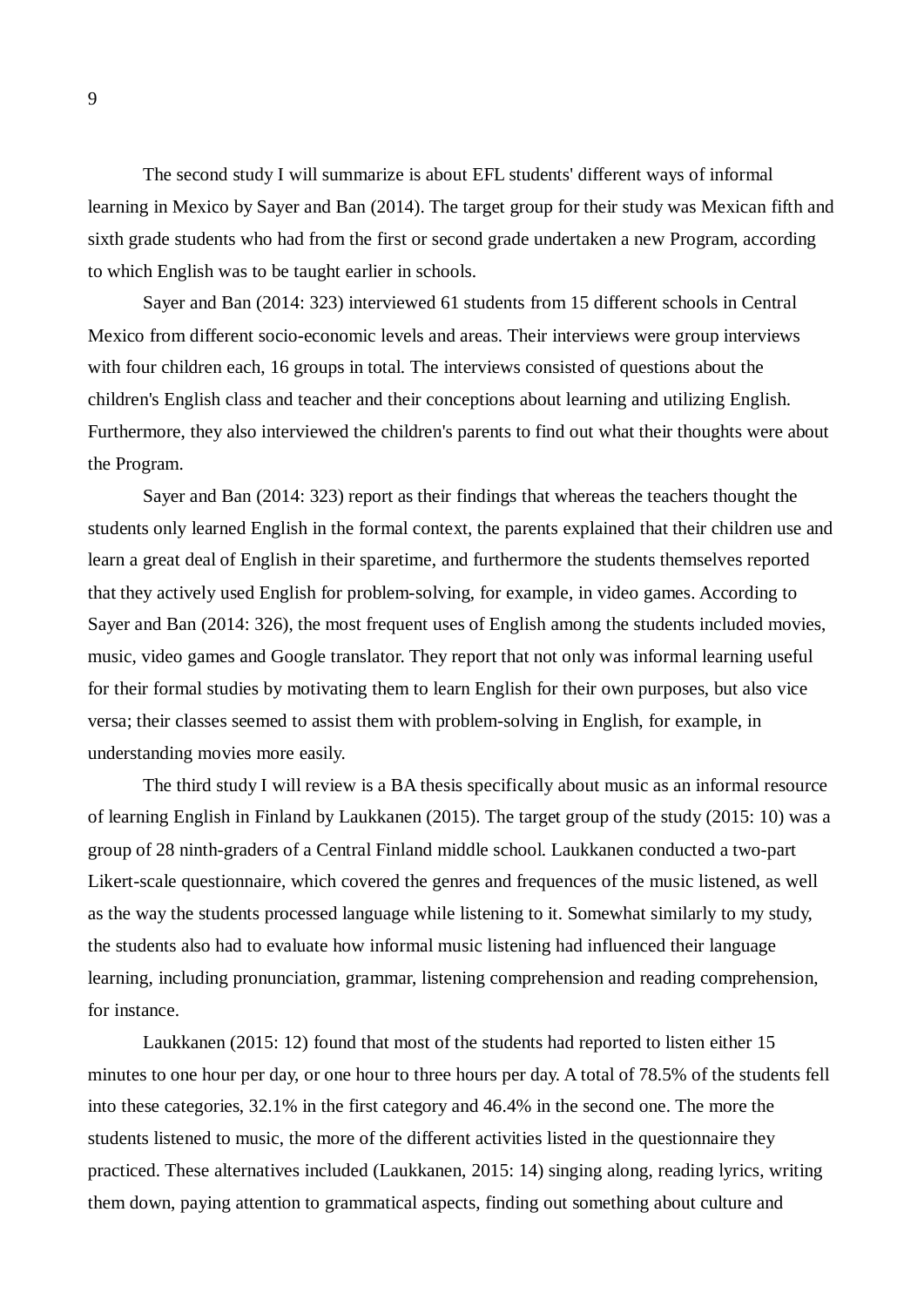commenting on YouTube in English. The most popular of the alternatives were singing along, reading lyrics and translating words, but even paying attention to grammar had a positive correlation with the amount of music listened daily. Furthermore, most of the students found listening to music motivating for studying English.

As to how listening to music influenced the different aspects of the students' language learning, Laukkanen (2015: 15) reports that vocabulary, pronunciation and speaking and discussion were the three most affected alternatives. However, all of the alternatives were somewhat affected in the answers of the group that reported to have listened over three hours per day. All in all, the more students listened to music, the more they reported it to influence their language learning in the different language skills.

The fourth and final study I will be reviewing is Calvo-Ferrer's (2015) study in a different context: Spain. In this study Calvo-Ferrer (2015: 4) examined whether or not video games can be stand-alone learning tools, how effective they are and how the motivation they bring influences learning gains.

The participants of Calvo-Ferrer's study (2015: 5-6) were 59 Spanish students, ranging from 19 to 20 years of age. The participants played a game called *The Conference Interpreter*, in which they had to interpret a conference while simultaneously attending it. They were also provided with a booklet replicating the game's content. The students were divided into two groups, Group A and Group B, and whereas Group A played the game, Group B read the booklet. Before and after the groups played the game or read the booklet, they had to answer several questionnaires; before playing or reading, they had to take a test on mobile operating systems vocabulary (this test was also used as post-test and delayed test), a questionnaire about motivation after the test and finally, a post-test on their learning outcomes.

Calvo-Ferrer (2015: 7-8) analyzed the data with one-way between-subjects analyses. The results were as follows. The game enabled students to learn L2 vocabulary without instructional support, more efficiently than the booklet did. However, six weeks after the treatment, their knowledge of mobile operating systems vocabulary seemed to have stabilized to similar levels. As to motivation, Calvo-Ferrer (2015: 9) found that external motivation, the motivation that originated from the will to learn, had a positive effect on learning gains, whereas internal motivation, meaning motivation originating from enjoying the game, did not.

 As seen above, there has been a great deal of research on informal learning in the past. However, even though many of the studies above bear similarity to my study, there is a gap in the field that my study fills, which the others do not. My study focuses explicitly on the students' selfevaluations of their own proficiency relating to informal learning, whereas many other studies focus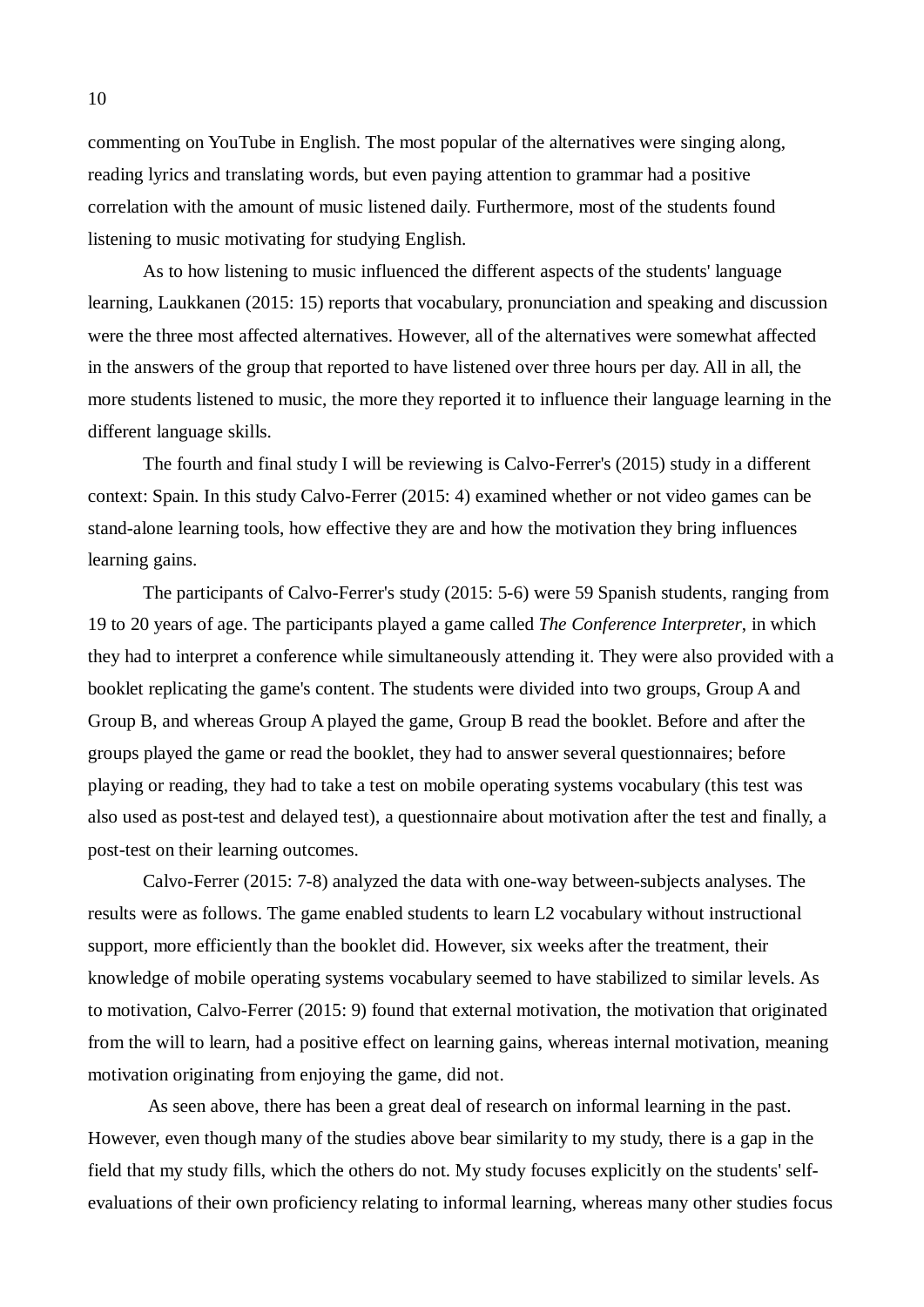strictly on how informal learning influences formal learning. This is why I believe that my study is relevant and adds new information to the field.

## **3 METHODOLOGY**

#### **3.1 Aims of the study**

In this study, I examined the frequency, duration and forms of extracurricular English usage of Finnish high school students, and how they relate to the students' assessment of their own proficiency, how this compares with their graded proficiency at school, and what the factors influencing their proficiencies are.

My research questions are as follows:

- 1. How frequently and for how long does informal learning occur weekly and daily?
- 2. What forms of informal learning do the students typically utilize?
- 3. How does informal learning relate to the students' assessment of their own proficiency and their course grades?

I searched for answers to these questions by means of a questionnaire in a high school in Central Finland. In order to answer the research questions, I first analyzed some general trends in the results of my study regarding the forms, frequency and duration of informal learning. Afterwards, I compared and contrasted the grades and self-assessments with the ways of informal learning, in order to see what kind of effects informal learning had on the two respective proficiencies.

#### **3.2 Data collection**

#### **3.2.1 Participants**

High school students were chosen as the target group due to their sufficient maturity, yet differing proficiencies and backgrounds, which are exemplified in Tables 2 and 3 below. High school students are also commonly active consumers of forms of entertainment that contribute to informal learning, which makes their data very fruitful for analysis. University students who are English majors would most likely have had too similar amounts of informal learning weekly, not to mention similar proficiencies, as all of them have to be very proficient to even enter university. Naturally, middle school students, let alone elementary school students, would have most likely been unable to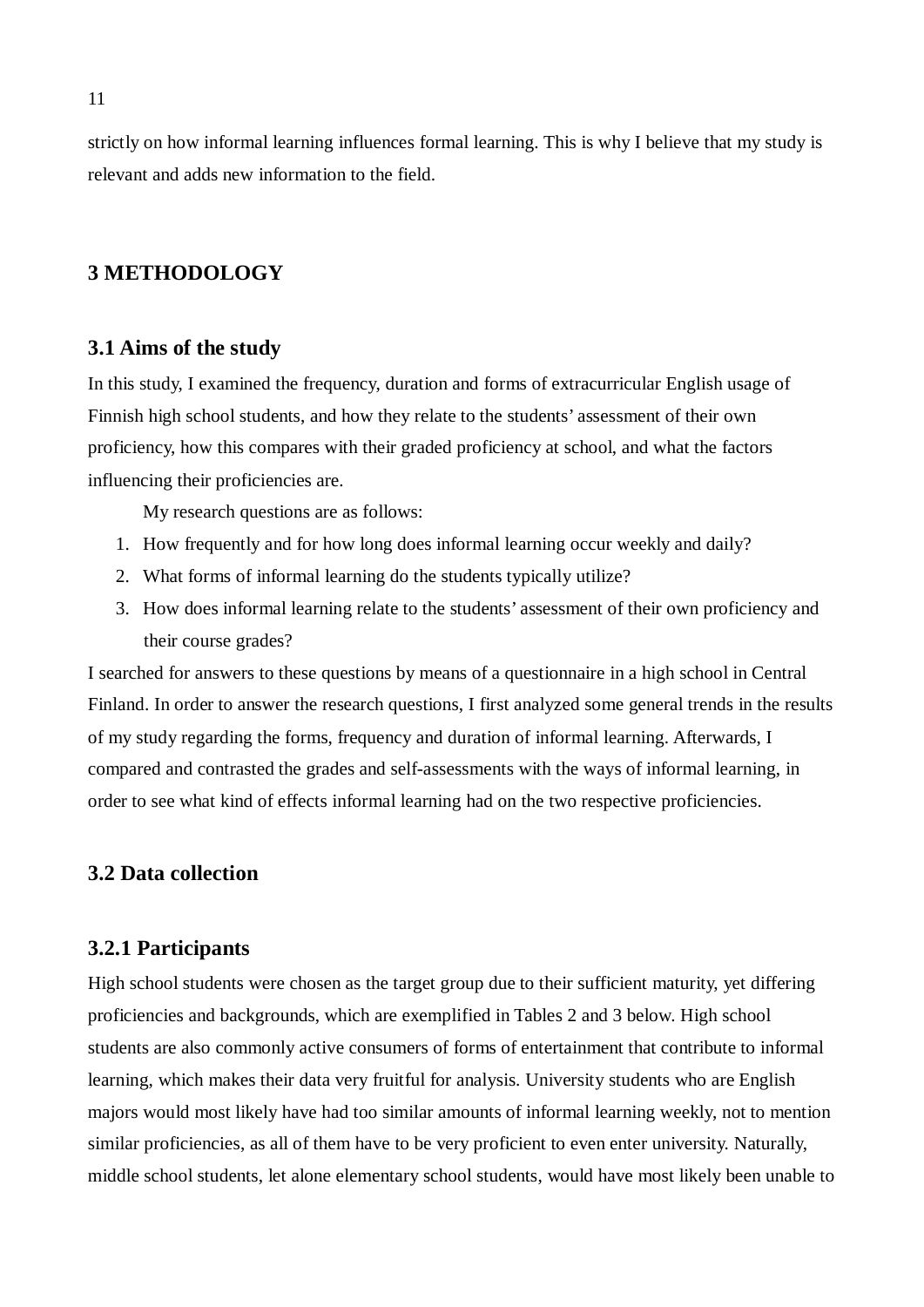meta-cognitively assess their learning to the extent that my questionnaire required.

The participants of my study were two classes of high school students, equaling 40 students in total, with a reasonably even distribution of 23 female and 17 male students, as shown in Table 1 below.

Table 1. Gender distribution of the students

|        | Frequency | Percent |
|--------|-----------|---------|
| female | 23        | 57.5    |
| male   | 17        | 42.5    |
| Total  | 40        | 100.0   |

As an example of the students' differing backgrounds, the number of years the students had studied English varied quite a lot in my data (see Table 2 below); the years of studying English varied from six to thirteen, with most of the students having studied for eight or nine years.

Table 2. The number of years the students had studied English

|         |              | Frequency        | Percent |
|---------|--------------|------------------|---------|
| $6.0\,$ |              | $\mathbf 1$      | 2.5     |
| 7.0     |              | 5                | 12.5    |
| 8.0     |              | 14               | 35.0    |
| 8.5     |              | 1                | 2.5     |
| 9.0     |              | 12               | 30.0    |
| 9.5     |              | $\boldsymbol{2}$ | $5.0$   |
|         | 10.0         | 1                | 2.5     |
| 11.0    |              | $\overline{c}$   | 5.0     |
|         | 12.0         | 1                | 2.5     |
|         | 13.0         | 1                | 2.5     |
|         | <b>Total</b> | 40               | 100.0   |

The grades of the students also varied greatly (see Table 3 below), from the lowest possible grade of four to the highest possible grade, ten. Most of the students had grades from six to nine, seven being the most common grade with 16 participants. Only one student had the lowest grade, and respectively, only one student had the highest grade.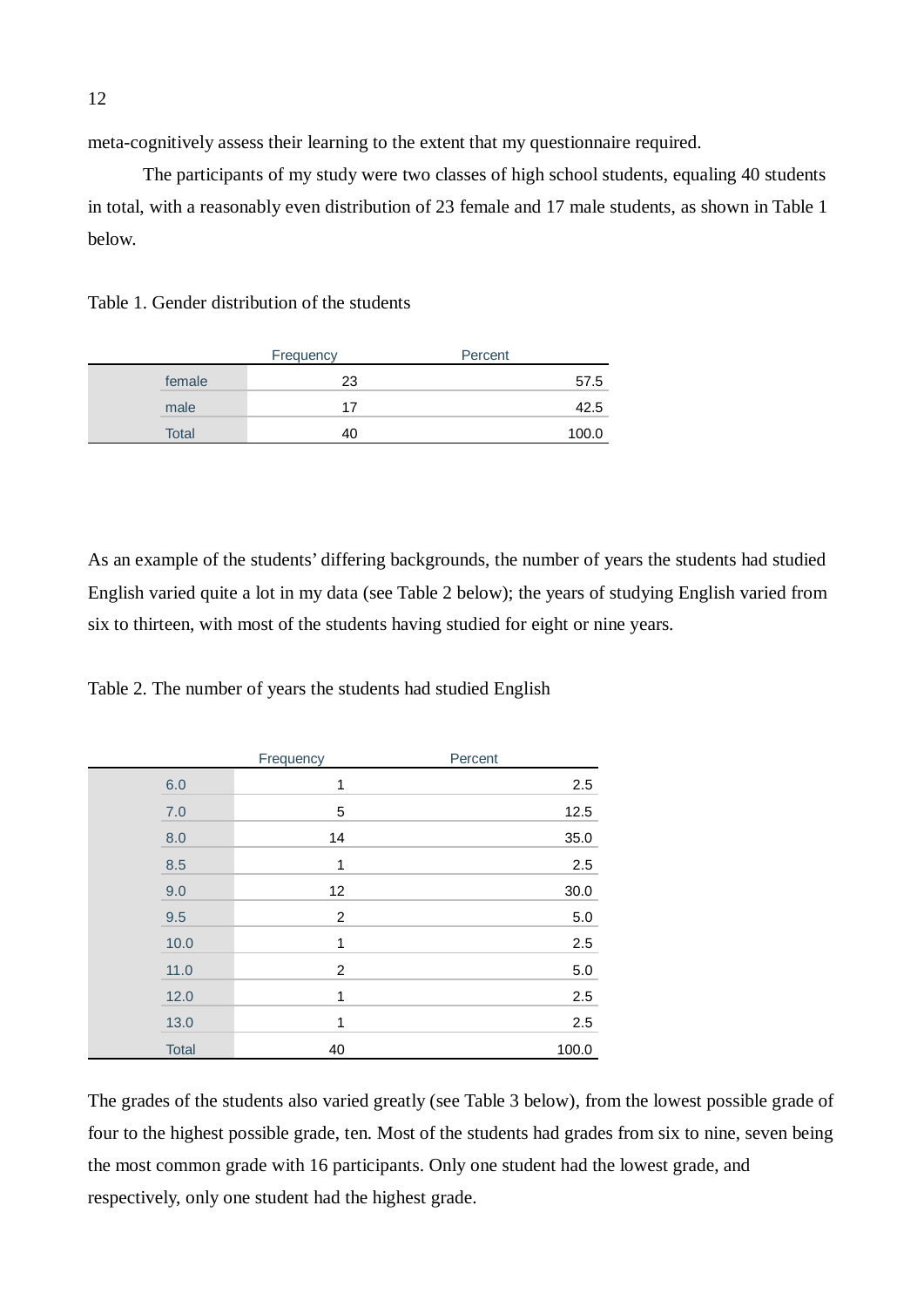|    |              | Frequency | Percent |       |
|----|--------------|-----------|---------|-------|
| 4  |              |           |         | 2.5   |
| 5  |              | 3         |         | 7.5   |
| 6  |              | 6         |         | 15.0  |
|    |              | 16        |         | 40.0  |
| 8  |              | 7         |         | 17.5  |
| 9  |              | 6         |         | 15.0  |
| 10 |              |           |         | 2.5   |
|    | <b>Total</b> | 40        |         | 100.0 |

Table 3. The course grades of the students

The number of participants of this study was originally going to be larger than 40 students, but many of them were missing due to a recent flu pandemic. It is, nonetheless, a number that includes the marginal for error and takes into account that students may answer inaccurately. In addition, asking 40 students ensures that all the sought factors can be analyzed properly; for example, even if some students do answer untruthfully or do not answer at all.

#### **3.2.2 The questionnaire**

I chose to conduct a questionnaire primarily for the further inspection of possible correlations, which requires a large group of participants. As Alanen (2011:149) reports, questions regarding background information can be utilized to sub-categorize the participants, for example, according to their age or gender, to make comparisons. This allowed me to see the correlations between the subcategories, which would have been quite difficult without a quantitative questionnaire. Alanen also (2011:148) mentions that it is profitable to analyze subjects that have been analyzed thoroughly in the past with a questionnaire. Informal language learning is one of those subjects; there have been a multitude of studies concerning it, some of which quite recently. However, my approach is slightly different. I decided to analyze how informal learning relates to students' self-assessment of their own proficiency, instead of just seeing if it has positive effects on language learning, which has already been proven by multiple previous studies (see section 2.2 ).

The questionnaire (see Appendix 1) mostly consisted of Likert-scale questions, but there were also a few open-ended questions and alternatives, which were analyzed separately from the quantitative data. The questionnaire was written in Finnish, in order for every student to comprehend and correctly answer the questions. In order to remain consistent with the selfassessment in the questionnaire, I decided to use the official CEFR grid (The Common European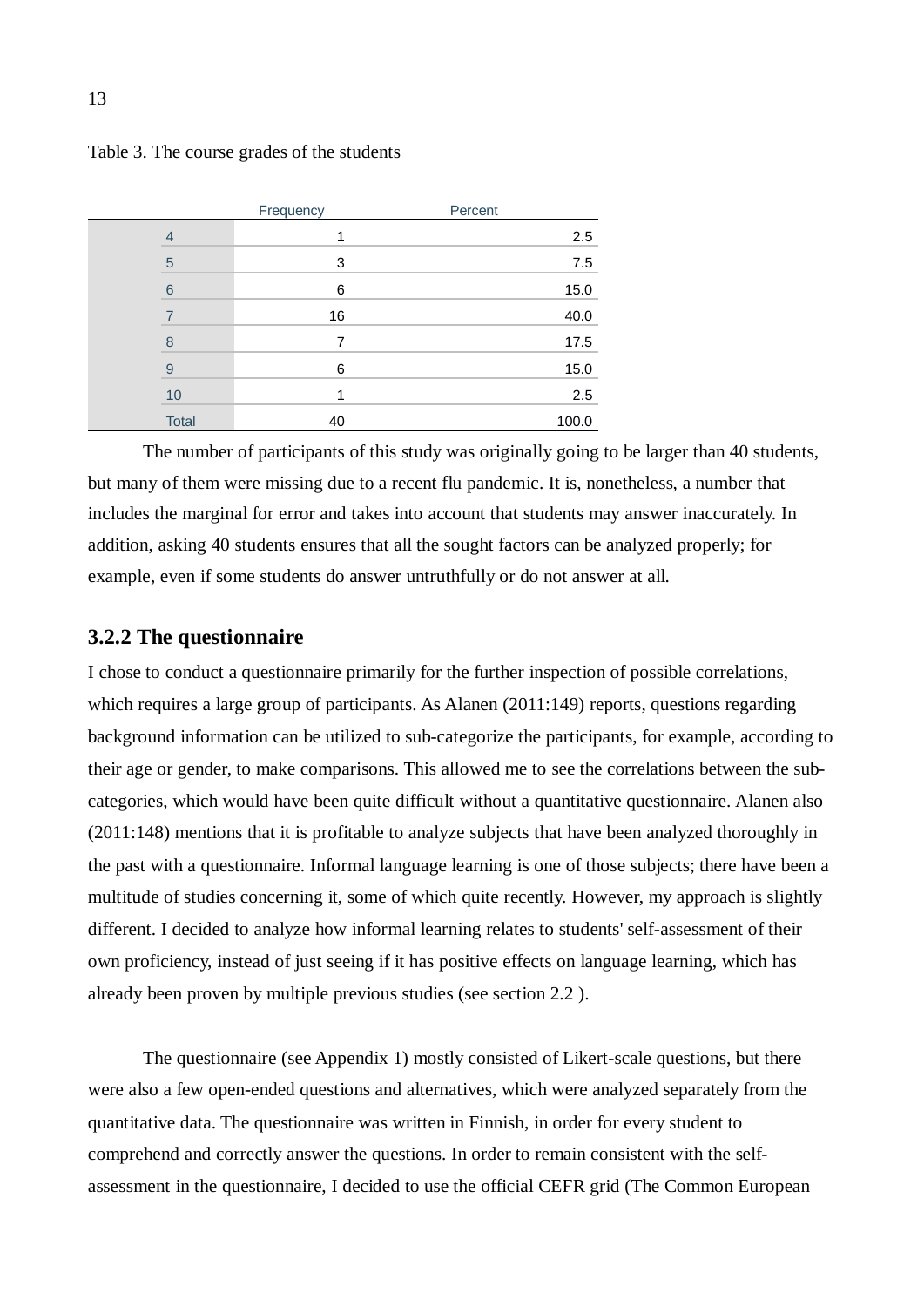Framework of Reference for Languages), which provided the students with detailed descriptions of the different grades (A1-C2) per each skill: listening comprehension, reading comprehension, spoken interaction, production of speech and writing. This also allowed me to compare and contrast the differences between the students' assessment of their own language proficiency by their school grades and the official CEFR grades.

The questionnaire I conducted included five main sections, along with background information such as the students' age and gender. The ideas for the questionnaire were adapted from Ala-Kyyny (2012) and Linnakylä (2010). This study is completely anonymous in that it does not provide any information, which would enable recognition of the participants. The five main sections of the questionnaire in addition to the background section, are as follows:

- 1. the method and quality of the informal learning the student took part in the previous week of his or her life
- 2. the amount of informal learning that occurred in the previous week of the student's life
- 3. why he or she was consuming the form of entertainment in question
- 4. an estimate of his or her own proficiency using the CEFR grid
- 5. whether or not his or her most recent English grade is comparable to his or her selfevaluation.

The methods of informal learning were selected from an extensive list of 27 items ranging from English manuals to conversations with native speakers, with the option of adding a new item(s) to the list, should it not be found in the list already. These questions effectively enabled me to look further into the factors of informal learning that influence the students' proficiency and their selfevaluations of it, and to analyze the correlations between them and the ways of informal learning.

The amount of informal learning was reported by the students on a Likert scale, the answer alternatives being: *very seldom or not at all, 1-2, 3-4, 5-6* and *7* (days per week), and regarding daily usage: *barely at all, 0.5-1, 2-4, 5-7* and *8 or more* (hours per day).

In the third section, the students were asked whether they were seeking to learn English through using it in their informal activities, or just looking for entertainment. The point of this question was to see which mindset of informal learning was the most effective, alternatives being wanting to learn the language, the form of entertainment happening to be in English, being forced to use English in the form of informal learning, and the possibility of adding a new item(s) to the list.

In the fourth section, the students were asked to assess their own English proficiency with the help of the CEFR-grid which was provided in the questionnaire. In addition, they were also asked to fill in their most recent grade in English in the background section. This allowed me to analyze not only how the informal learning influences their graded proficiency, but their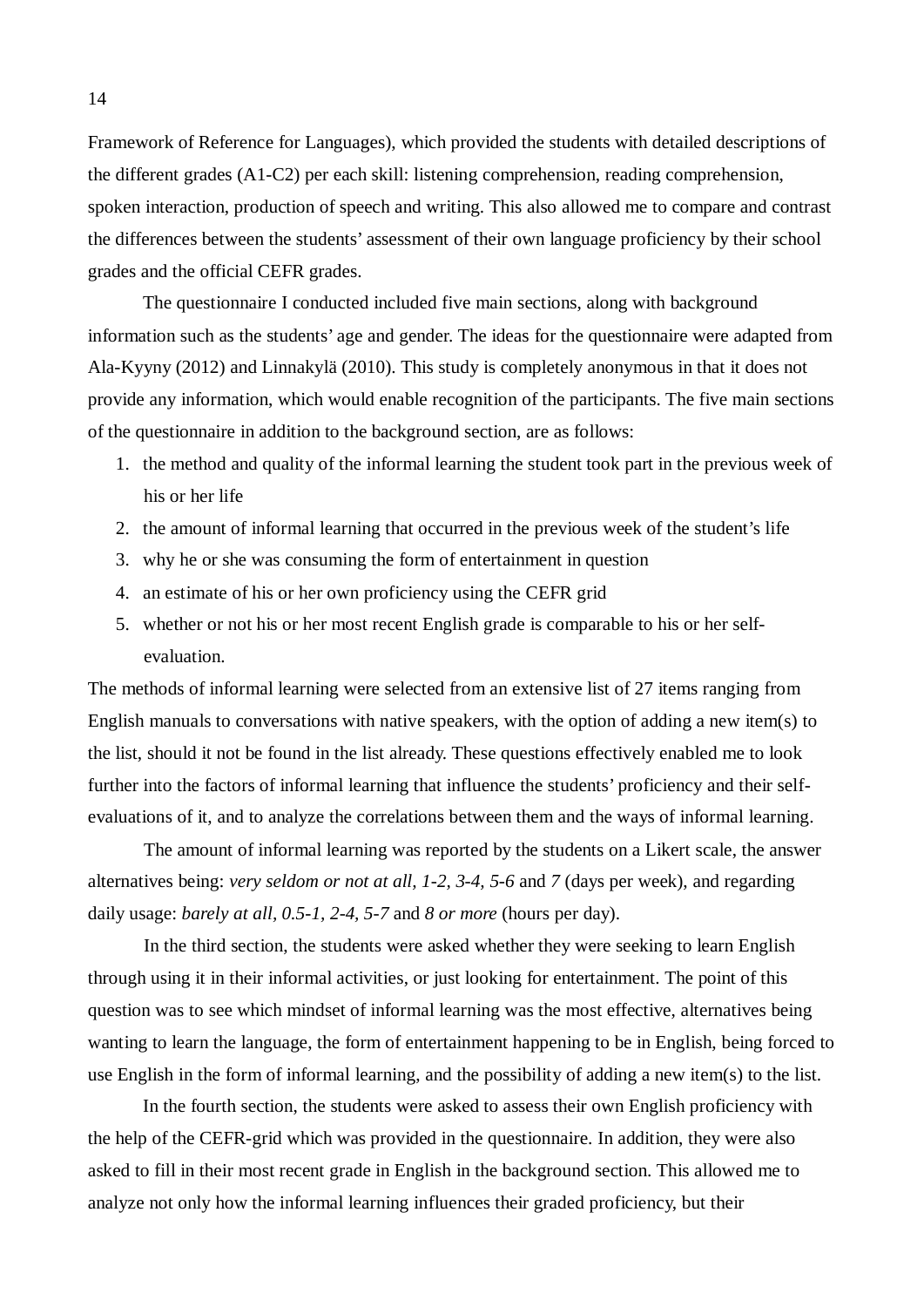conceptions of their proficiency as well, using guidelines that are widely recognized as reliable.

In the final section of the questionnaire the students were asked to compare their own selfevaluations with their most recent English grade in school. They were given alternatives for how well the grade described their own self-evaluations of their proficiency: *very poorly, poorly, fairly well, well* and *very well*. There was also some space available to give reasons why the grade was or was not fitting.

The questionnaire was conducted in a high school in Central Finland, in February 2017. I conducted the questionnaire by personally visiting the school and handing the questionnaire on paper to every student who was present in the lessons. I chose to hand out the questionnaire on paper, as it was much easier to ensure that every student filled out the questionnaire this way, as opposed to an online version. The students had the obligation to attend the lessons, so the probability of them being present and thus being able to answer the questionnaire was high. Also, my presence during the filling of the questionnaire motivated them more than just getting the questionnaire by e-mail would have. Moreover, handing it to the students during a lesson provided me with more authority in the situation, as their teacher was also present, and filling the questionnaire was a part of the lessons. All the participants whose questionnaire data I analyzed gave me permission to use the data in my study.

#### **3.3 Data analysis**

In my actual analysis, I decided not to report correlations between all the variables I examined, as it would most likely be too extensive for a BA study. Instead, I decided to focus on the topics in the research questions mentioned above: type, frequency and amount of learning through the informal learning methods, and the correlations between the methods, the self-assessed and the graded proficiencies. I also examined the students' answers to the open-ended questions regarding the selfassessment section of the questionnaire, in order to determine why the students thought their grades matched with their self-assessment or why they did not. The data were subjected to statistical analysis according to the variables of the type and frequency of informal learning methods, amounts of informal learning and proficiency, both self-assessed and graded, of the student.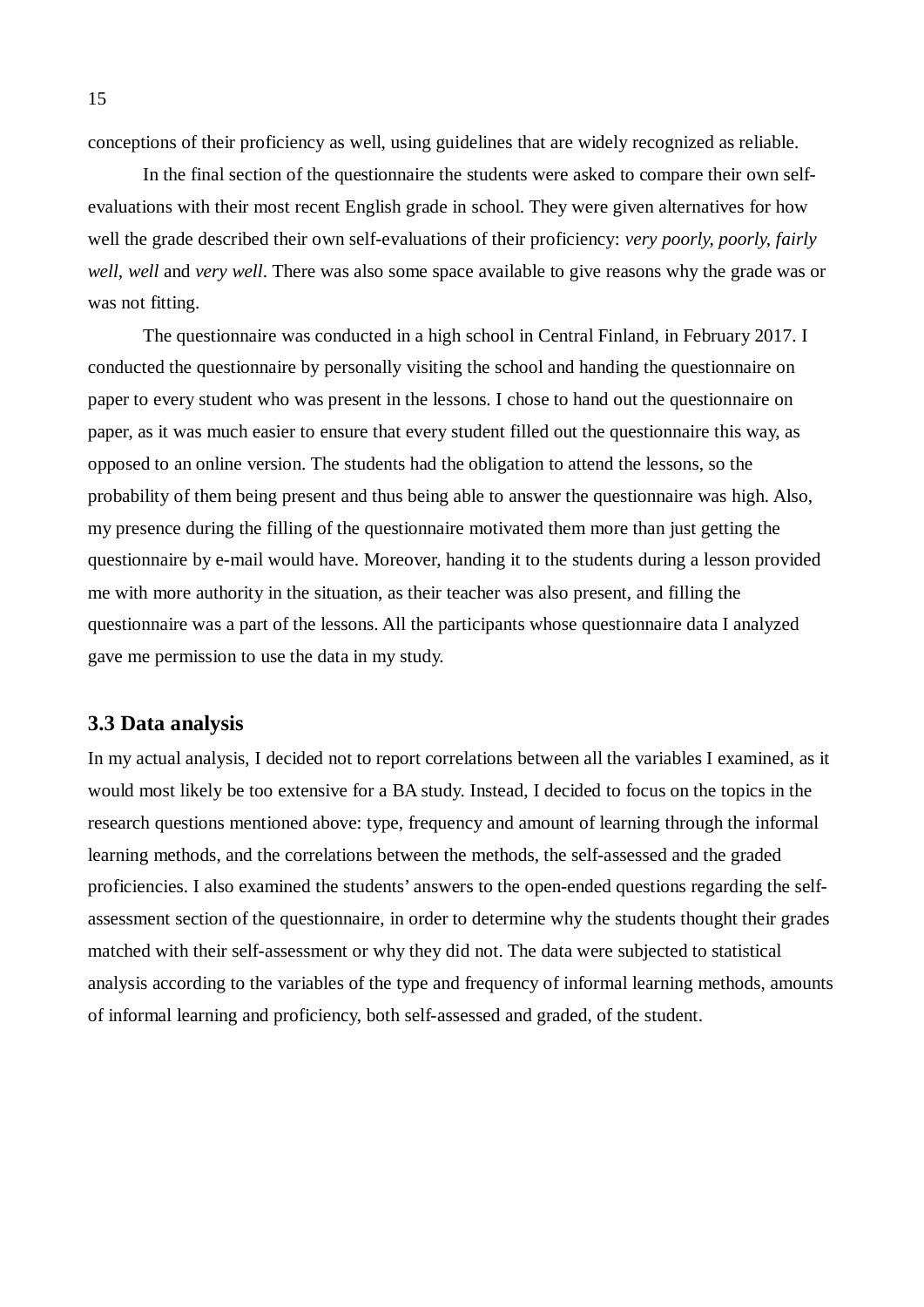## **4 FINDINGS**

In this chapter, I will proceed to report the results of my study. I will do this by first exploring the general trends that emerged from the questionnaire data collected. Afterwards, I will introduce the factors into which all the 27 forms of informal learning in my questionnaire (see Appendix 1) have been categorized. Utilizing these factors, I will then be responding to each of my research questions: analyzing the correlations between the forms of informal learning and the frequency and duration of informal learning and also between the uses and the students' self-evaluations and grades. Finally, I will briefly consider the answers to the final, open-ended, question of my questionnaire.

#### **4.1 General trends**

In this section, I will be analyzing the general trends that emerged from the questionnaire data collected. First, I will present which of the forms of informal learning were the most popular, and afterwards, how frequently and for how long the students generally utilize informal learning.

## **4.1.1 Forms of informal learning**

The first question of the questionnaire regarded the forms of learning. In total, there were 27 items on the list of informal forms of using English. The question the students had to answer was: "How have you learned/utilized English outside of school during the past week?" The answers were reported on the Likert scale, ranging from 1 (not at all) and 5 (very much). The number of answers, minimum and maximum scores, the mean and standard deviation of the answers are reported in Table 1 below.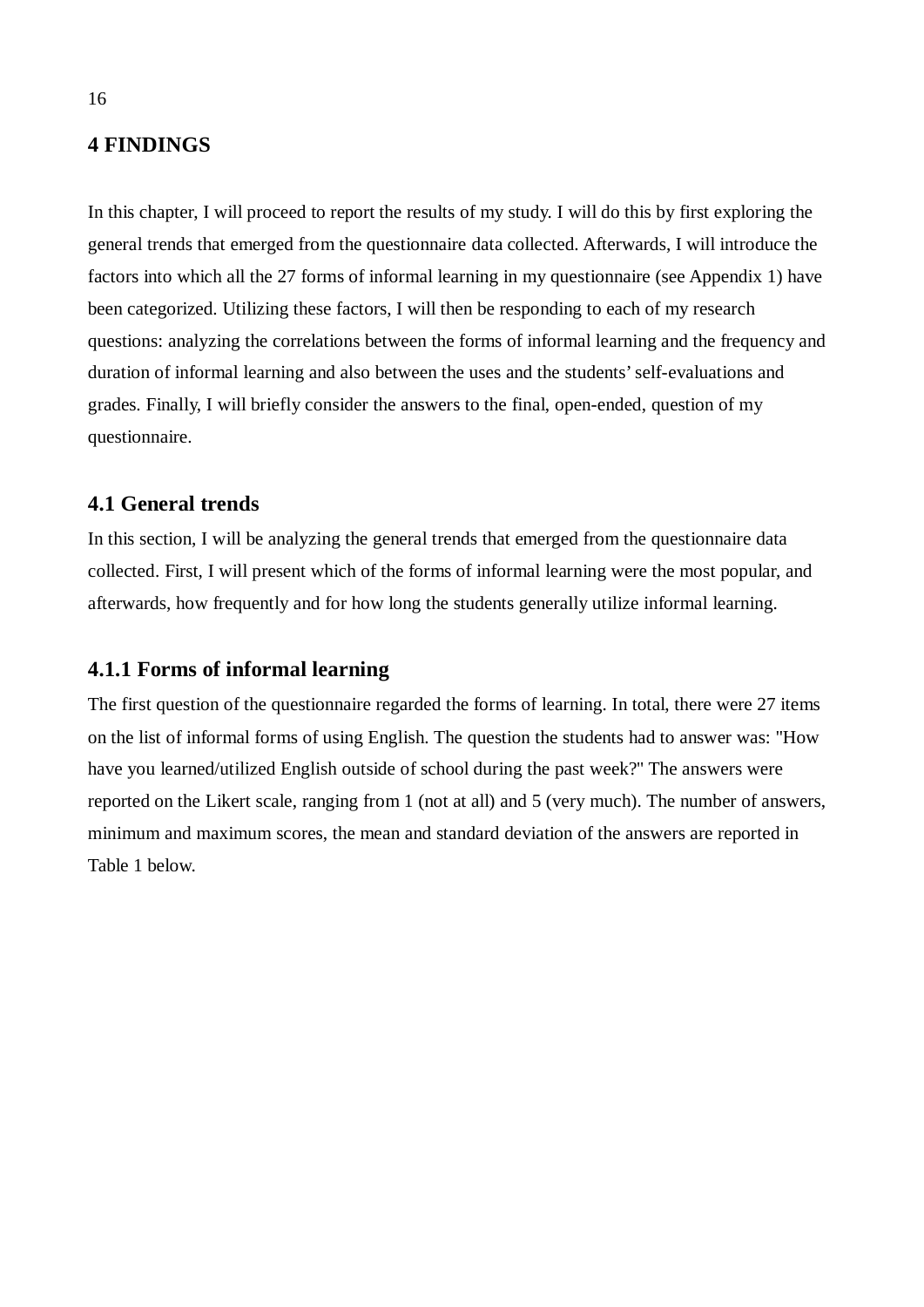Table 1. Informal forms of using English: general trends (1=not at all, 5=very much)

|                                                | N.   | Minimum |   |      | Maximum Mean Std. Deviation |
|------------------------------------------------|------|---------|---|------|-----------------------------|
| Q1.1 watching television programs              | 40 1 |         | 5 | 3.38 | 1.079                       |
| Q1.2 watching movies                           | 40 1 |         | 5 | 3.35 | 1.145                       |
| Q1.3 listening to music                        | 40 2 |         | 5 | 4.15 | .975                        |
| Q1.4 singing                                   | 40 1 |         | 5 | 1.95 | 1,319                       |
| Q1.5 reading non-fiction books                 | 39 1 |         | 4 | 1.46 | .854                        |
| Q1.6 reading novels                            | 40 1 |         | 4 | 1.48 | .877                        |
| Q1.7 reading newspapers                        | 40 1 |         | 5 | 1,88 | 1.265                       |
| Q1.8 reading magazines                         | 40 1 |         | 5 | 1.43 | .984                        |
| Q1.9 reading comics                            | 40 1 |         | 5 | 1.38 | .838                        |
| Q1.10 reading e-zines                          | 40 1 |         | 5 | 2.10 | 1.277                       |
| Q1.11 playing PC or console games              | 40 1 |         | 5 | 2.38 | 1.564                       |
| Q1.12 playing online games                     | 40 1 |         | 5 | 2.15 | 1.657                       |
| Q1.13 playing role-playing or board games      | 40 1 |         | 4 | 1.33 | .764                        |
| Q1.14 discussing on the internet               | 40 1 |         | 5 | 2.07 | 1.269                       |
| Q1.15 in virtual environments                  | 39 1 |         | 5 | 1.41 | .966                        |
| Q1.16 discussing in social media               | 39 1 |         | 5 | 2.23 | 1.327                       |
| Q1.17 reading or writing blogs                 | 40 1 |         | 5 | 2.07 | 1.228                       |
| Q1.18 browsing or writing in forums            | 40 1 |         | 5 | 2.30 | 1,488                       |
| Q1.19 browsing through video or humor websites | 40 1 |         | 5 | 3.62 | 1.234                       |
| Q1.20 browsing though other websites           | 40 1 |         | 5 | 2.80 | 1.324                       |
| Q1.21 reading manuals                          | 40 1 |         | 5 | 2.00 | 1.261                       |
| Q1.22 reading or typing text messages          | 40 1 |         | 5 | 2.13 | 1.285                       |
| Q1.23 reading or typing e-mails                | 40 1 |         | 4 | 1.55 | .932                        |
| Q1.24 chatting with foreigners                 | 40 1 |         | 5 | 2.33 | 1.309                       |
| Q1.25 traveling abroad                         | 40 1 |         | 5 | 1.73 | 1.261                       |
| Q1.26 swapping letters with foreigners         | 40 1 |         | 4 | 1.25 | .742                        |
| Q1.27 discussing with parents or relatives     | 40 1 |         | 5 | 1.50 | .987                        |

Informal forms of using English

As can be seen from Table 1, the number of answers in each alternative is very high, only occasionally missing one answer. The most popular forms of informal learning included listening to music, browsing through video or humor websites, watching television programs and watching movies, all having a mean of over 3.3. Listening to music was by far the most popular one of the alternatives, having a mean of 4.15. On the other hand, the least popular alternatives were swapping letters with foreigners, playing role-playing or board games and reading comics, all having a mean of less than 1.4. The informal form of learning that had the widest distribution between the participants was playing online games, with standard deviation of 1.657.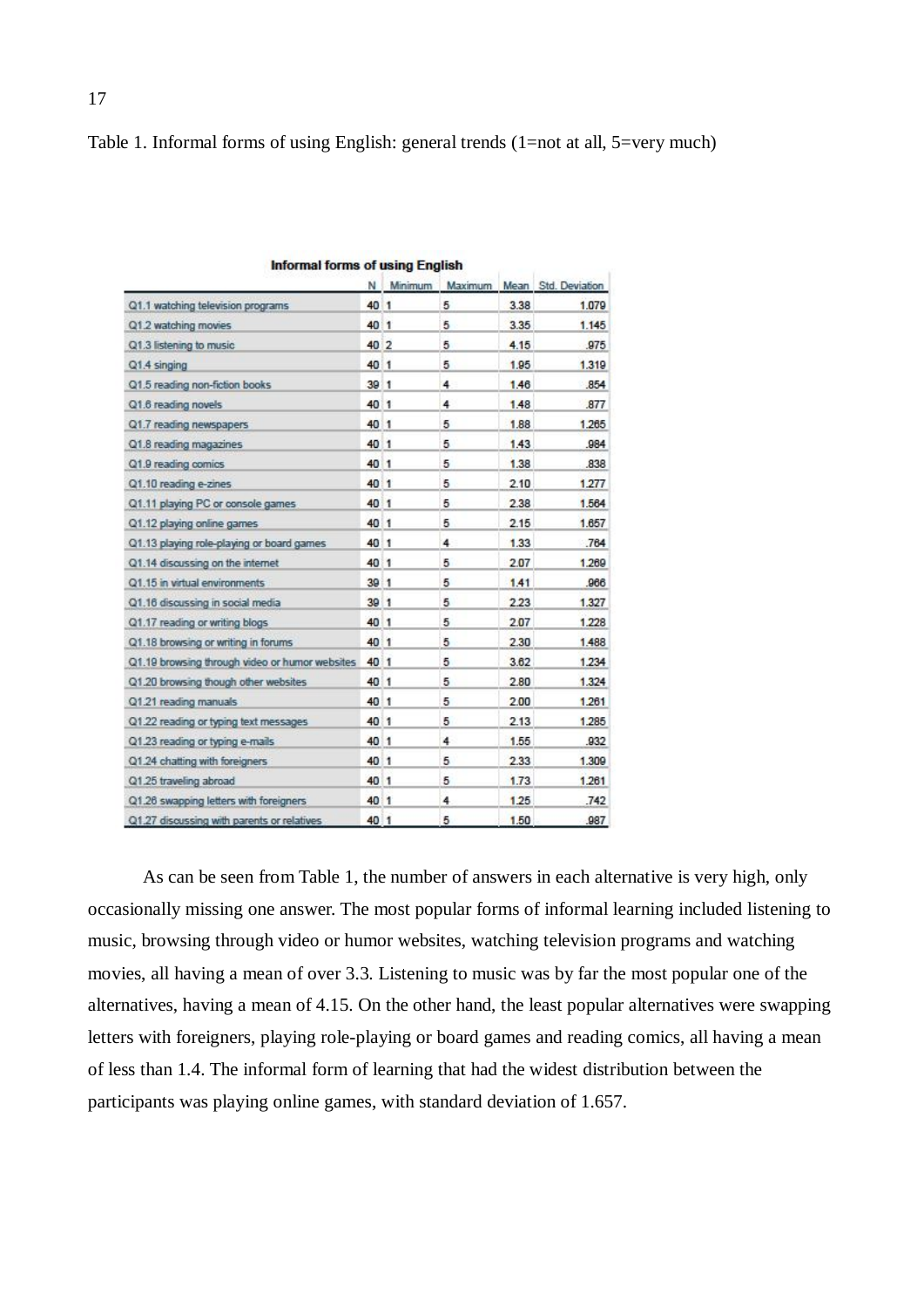#### **4.1.2 Frequencies and durations of informal learning**

The second question in the questionnaire regarded the frequency and duration of informal learning. The students were asked to choose an alternative most befitting of their behavior, first during the previous week, and then considering the amounts of informal learning per day. The alternatives ranged from 1 (7 days a week) to 5 (very seldom) in the section concerning last week, and from 1 (8 hours or more) to 5 (barely at all) in the section regarding daily behavior. The general trends that emerged are reported in Table 2 below.

Table 2. Frequencies and durations of informal learning: general trends ( $Q2.1$ : 1=7 days a week,  $5=$ very seldom  $Q2.2$ : 1=8h or more,  $5=$ barely at all)

| <u>r requenoico or innormaricammig</u> |    |         |         |      |                |  |
|----------------------------------------|----|---------|---------|------|----------------|--|
|                                        |    | Minimum | Maximum | Mean | Std. Deviation |  |
| Q2.1 last week                         | 40 |         |         | 2.35 | 1.424          |  |
| Q2.2 per day                           | 40 |         | ∽       | 3.42 | 1.059          |  |

| <b>Frequencies of informal learning</b> |  |  |
|-----------------------------------------|--|--|
|                                         |  |  |

All of the students answered this question, as can be seen from Table 2. The frequency of their weekly informal learning was relatively high, having a mean of 2.35, between the alternatives of "5- 6 days a week" and "3-4 days a week". The daily amount of informal learning, however, was somewhat low, having a mean of 3.42: between the alternatives of "0.5-1 hours per day" and "2-4 hours per day".

# **4.2 The factors**

I subjected the informal forms of using English into factor analysis, and decided to divide the forms of informal learning into four different factors, in order to diminish the number of items to analyze separately. The reliability of the factor analysis was tested by Cronbach's alpha test, which yielded values presented in Table 3 below. The recommended number for an analysis to be acceptably reliable is at least 0.7 (Dörnyei (2009: 95), according to which my categorization of informal forms of learning English seems to be reliable.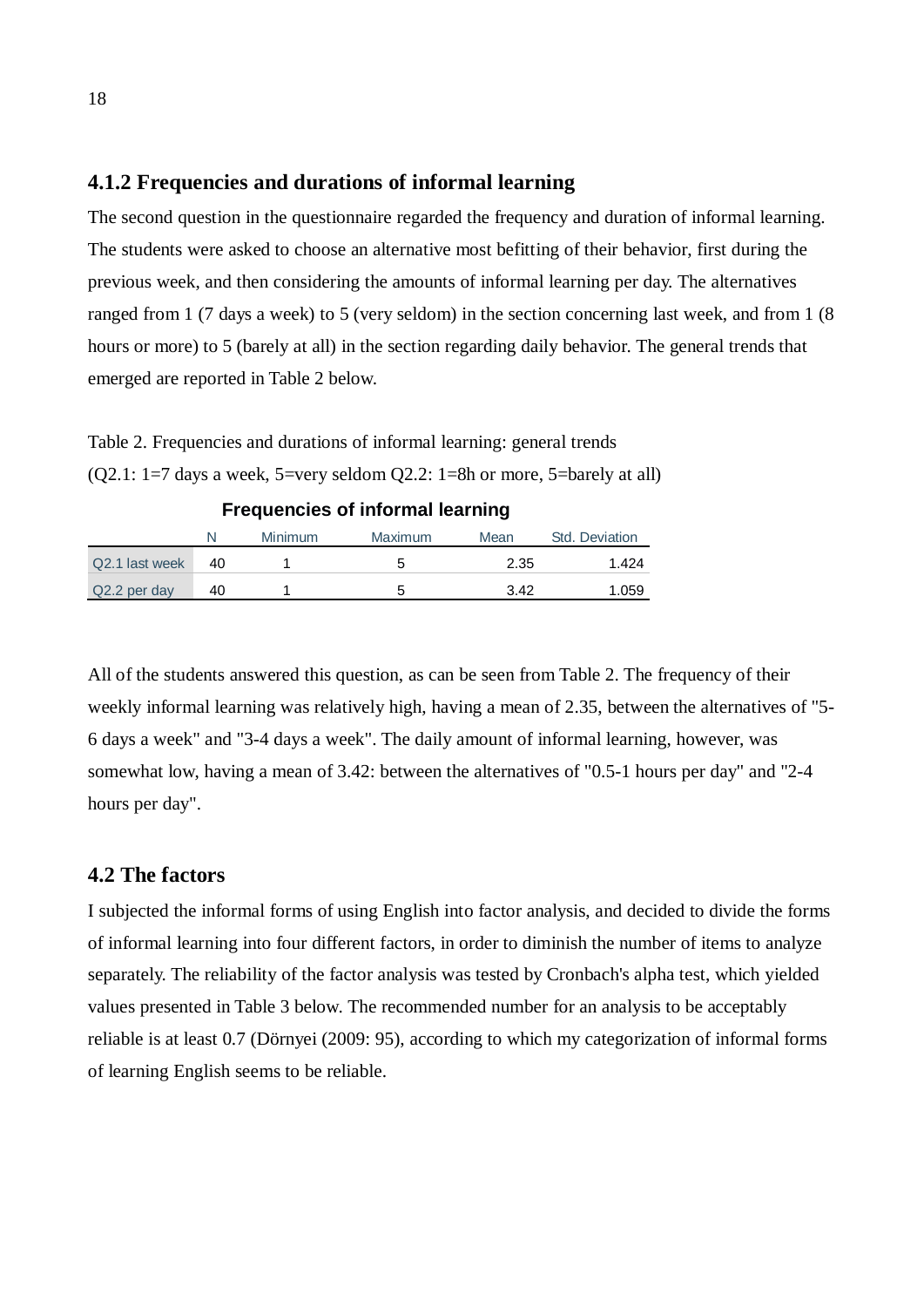| Factor                          | N of Items | Cronbach's alpha |
|---------------------------------|------------|------------------|
| Practices with games or virtual | 5          | 0.813            |
| environments that utilize       |            |                  |
| instant-response discussion     |            |                  |
| Practices which require direct  | 9          | 0.829            |
| interaction or output           |            |                  |
| Practices which require no      | 5          | 0.763            |
| output, but utilize electronics |            |                  |
| Practices that include reading  | 8          | 0.833            |
| or writing, but not direct      |            |                  |
| interaction                     |            |                  |
|                                 |            |                  |

**Reliability Statistics**

Table 3. Factor analysis: reliability

The first factor, titled "Practices with games or virtual environments that utilize instantresponse discussion", includes five forms of informal learning: PC or console gaming, online gaming, conversations on the internet, virtual environments and conversations in social media (or items 11, 12, 14, 15, 16 in the questionnaire).

The second factor is titled "Practices which require direct interaction or output", and it includes nine informal forms of learning English. These forms are singing, playing board or roleplaying games, typing in or browsing through discussion forums, typing or reading text messages, typing or reading e-mails, chatting with foreigners, traveling abroad, swapping letters with foreigners and discussing with parents or other relatives (or items 4, 13, 18, 22, 23, 24, 25, 26, 27 in the questionnaire).

The third factor is titled "Practices which require no output, but utilize electronics". It consists of five items, which include watching television, watching movies, listening to music, browsing through video- or humor-based websites and browsing through other English websites (or items 1, 2, 3, 19, 20 in the questionnaire).

The fourth factor is titled "Practices that include reading or writing, but not direct interaction". It consists of eight items, which are as follows: reading non-fiction books, reading novels, reading newspapers, reading magazines, reading comics, reading e-zines, reading or writing blogs and reading manuals (or items 5, 6, 7, 8, 9, 10, 17, 21 in the questionnaire).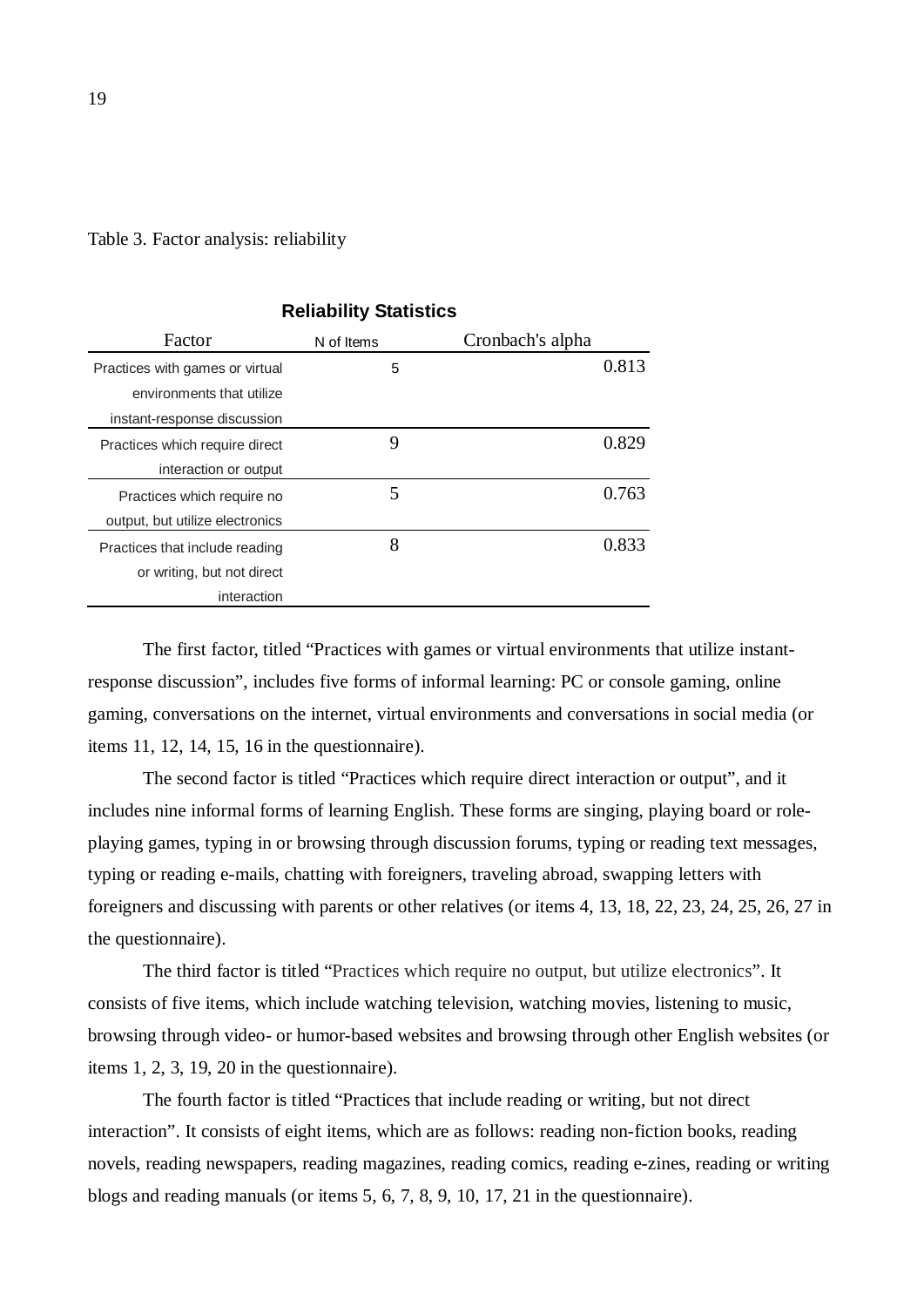## **4.3 Correlations**

In this section, I will analyze the correlations between the previously introduced factors and frequencies and durations, self-assessments and grades. In the correlation tables, significant correlations are marked with a single asterisk  $(*)$  or a double asterisk  $(**)$ .

# **4.3.1 Forms and the frequency and duration of informal learning**

Testing by correlations, the results showed that most of the factors correlated significantly with the frequency and duration of informal learning. This means that the more time the students used on informal learning weekly and daily, the more they participated in activities that these factors included. The correlations between each factor and the frequency and duration of informal learning are presented in Table 4 below.

Table 4. Correlations between forms and frequencies and durations of informal learning

|                                        |                            | Q2.1 last week | Q2.2 per day          |
|----------------------------------------|----------------------------|----------------|-----------------------|
| Practices with games or                | <b>Pearson Correlation</b> | $-.321$        | $-.380*$              |
| virtual environments that              | Sig. (2-tailed)            | .043           | .015                  |
| utilize instant-response<br>discussion | N                          | 40             | 40                    |
| Practices which require                | <b>Pearson Correlation</b> | $-.222$        | $-.259$               |
| direct interaction or output           | Sig. (2-tailed)            | .170           | .107                  |
|                                        | N                          | 40             | 40                    |
| Practices which require no             | <b>Pearson Correlation</b> | $-.530"$       | $-.438$ <sup>**</sup> |
| output, but utilize electronics        | Sig. (2-tailed)            | .000           | .005                  |
|                                        | N                          | 40             | 40                    |
| Practices that include                 | <b>Pearson Correlation</b> | $-.294$        | $-.334*$              |
| reading or writing, but not            | Sig. (2-tailed)            | .066           | .035                  |
| direct interaction                     | N                          | 40             | 40                    |

#### **Correlations with frequency**

\*. Correlation is significant at the 0.05 level (2-tailed).

\*\*. Correlation is significant at the 0.01 level (2-tailed).

As seen in Table 4, factor three ("Practices which require no output, but utilize electronics) correlated the most strongly with both the frequency and duration of informal learning. This is not surprising, as listening to music and watching television programs and movies, for example, are very common pastimes. Factor one ("Practices with games or virtual environments that utilize instant-response discussion) correlated with both significantly, and factor four ("Practices that

#### 20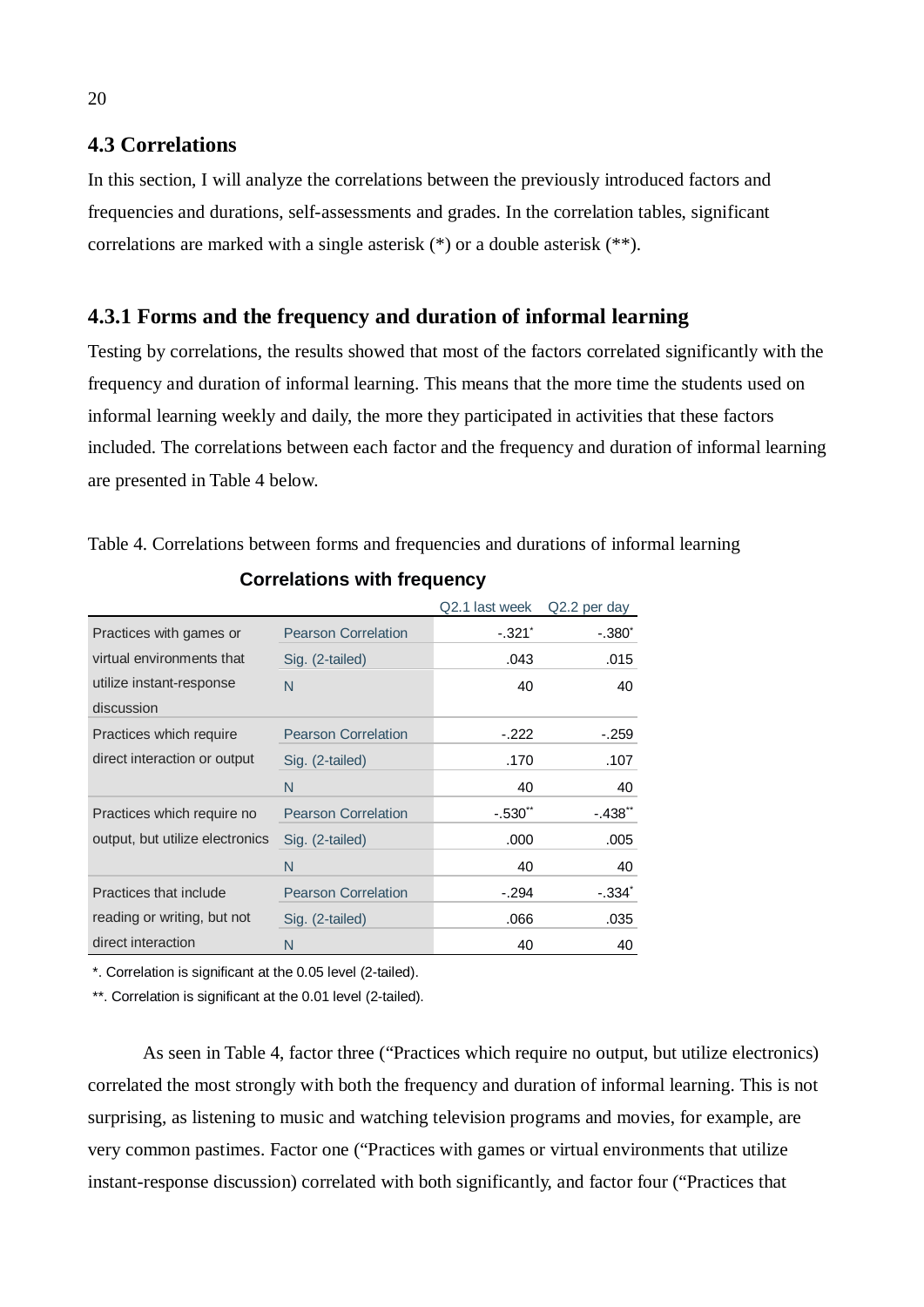include reading or writing, but not direct interaction") correlated with the daily duration of informal learning, but not the weekly frequency. In contrast, factor two ("Practices which require direct interaction or output") had no significant correlation to either parameter.

### **4.3.2 Forms of informal learning and self-evaluations**

In the correlation analysis between the forms of informal learning and self-evaluations, the results were quite interesting. Eight participants answered this question in an invalid manner, and consequently their answers were left out of this analysis. The correlations between the forms of informal learning and each of the skills in the self-evaluations by the students are shown in Table 5 below.

|                                                                                              |                                |         |        |                 | Q4.1 listening Q4.2 reading Q4.3 spoken Q4.4 production Q4.5<br>comprehension comprehension interaction of speech writing |                       |
|----------------------------------------------------------------------------------------------|--------------------------------|---------|--------|-----------------|---------------------------------------------------------------------------------------------------------------------------|-----------------------|
| Practices with Pearson<br>games or Correlation                                               |                                | $-353'$ |        | $-305 -147$     | $-223 - 294$                                                                                                              |                       |
|                                                                                              | virtual Sig. (2-tailed)        | .047    | .090   | 423             | .221                                                                                                                      | .102                  |
| environments N<br>that utilize<br>instant-<br>response<br>discussion                         |                                | 32      | 32     | 32              |                                                                                                                           | 32 32                 |
| Practices Pearson<br>which require Correlation                                               |                                | $-138$  | $-128$ | $-060$          |                                                                                                                           | $-106 - 022$          |
|                                                                                              | direct Sig. (2-tailed)         | .452    | .485   | .743            |                                                                                                                           | .562 .903             |
| interaction or N<br>output                                                                   |                                | 32      | 32     | 32              |                                                                                                                           | 32 32                 |
| Practices Pearson<br>which require Correlation                                               |                                | $-598"$ | $-456$ | $-427$          |                                                                                                                           | $-0.623$ $-0.419$     |
|                                                                                              | no output, but Sig. (2-tailed) | ,000    | 009    | .015            |                                                                                                                           | .000017               |
| utilize<br>N<br>electronics                                                                  |                                | 32      | 32     | 32              |                                                                                                                           | 32 32                 |
| Practices that Pearson<br>include Correlation<br>writing, but N<br>not direct<br>interaction |                                | $-393'$ | $-397$ | $-361'$         |                                                                                                                           | $-344 - 336$          |
|                                                                                              | reading or Sig. (2-tailed)     | .026    | .025   | .042            | .054                                                                                                                      | .060                  |
|                                                                                              |                                | 32      | 32     | 32 <sup>2</sup> |                                                                                                                           | 32 <sup>2</sup><br>32 |

Table 5. Correlations between forms of informal learning and self-evaluations

\*. Correlation is significant at the 0.05 level (2-tailed).

\*\*. Correlation is significant at the 0.01 level (2-tailed).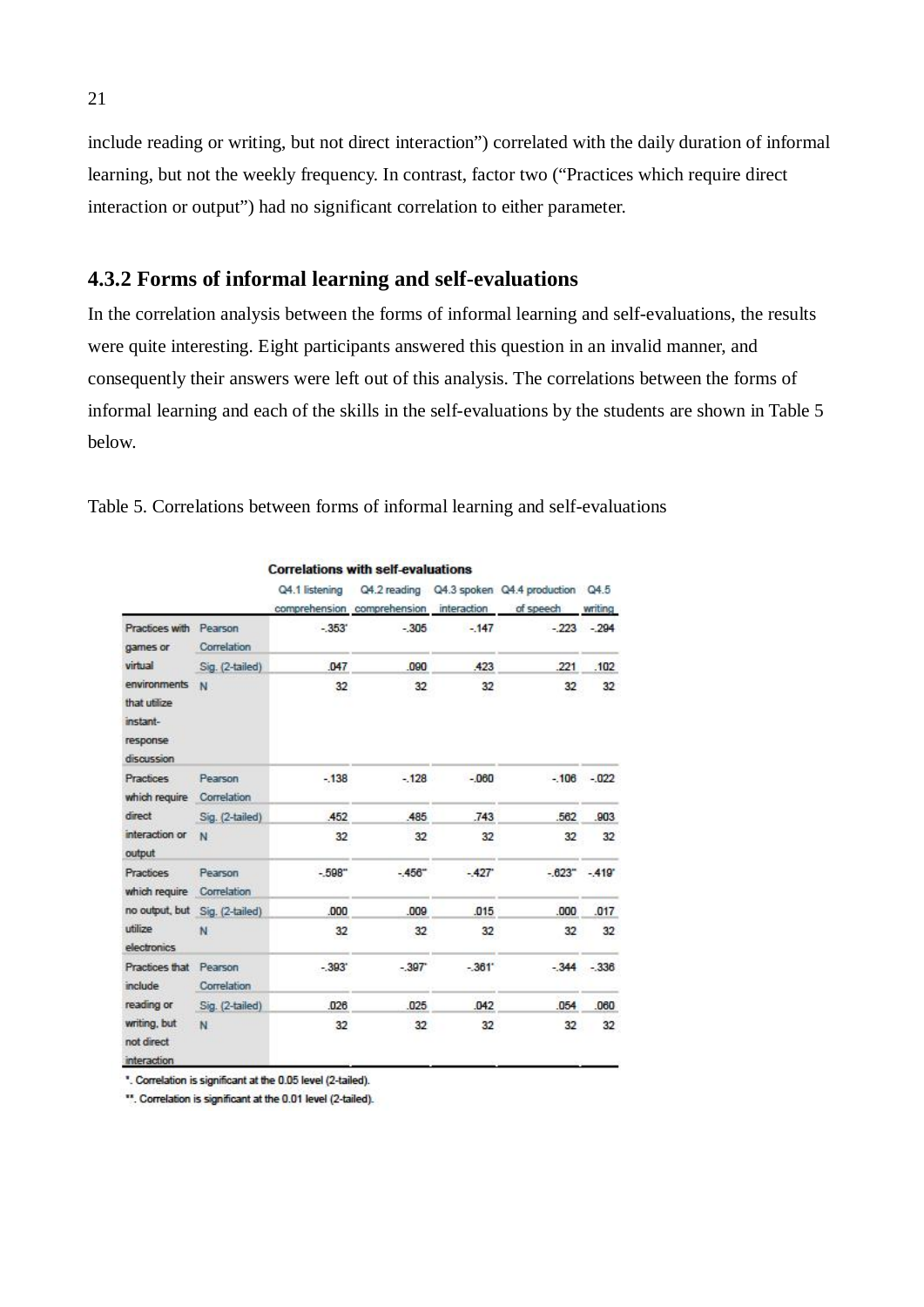As shown in Table 5 above, factor one only had a significant correlation with listening comprehension. Factor three correlated significantly with all the language skills, though the least strongly with spoken interaction. Factors two and four had the most interesting results. Factor two did not correlate significantly with any of the language skills, despite being the most directly interactive of the four. Factor four, however, correlated significantly, in addition to reading comprehension, also with listening comprehension and spoken interaction: two language skills that should not have direct connections to the informal forms of using English included in the factor, which mostly related to reading and writing.

#### **4.3.3 Forms of informal learning and course grades**

The analysis of the correlation test for the forms and the course grades of the students were also fairlyinteresting. Only one of the factors correlated significantly with the course grades, as Table 6 below presents.

Table 6. Correlations between forms of informal learning and course grades

|                                 |                            | grade   |
|---------------------------------|----------------------------|---------|
| Practices with games or         | <b>Pearson Correlation</b> | .075    |
| virtual environments that       | Sig. (2-tailed)            | .645    |
| utilize instant-response        | N                          | 40      |
| discussion                      |                            |         |
| Practices which require         | <b>Pearson Correlation</b> | $-.007$ |
| direct interaction or output    | Sig. (2-tailed)            | .966    |
|                                 | N                          | 40      |
| Practices which require no      | <b>Pearson Correlation</b> | .408    |
| output, but utilize electronics | Sig. (2-tailed)            | .009    |
|                                 | N                          | 40      |
| Practices that include          | <b>Pearson Correlation</b> | .197    |
| reading or writing, but not     | Sig. (2-tailed)            | .223    |
| direct interaction              | N                          | 40      |

#### **Correlations with course grade**

\*\*. Correlation is significant at the 0.01 level (2-tailed).

Factor three was the only one that had a significant correlation with the course grades, with a correlation coefficient of .408. This, in contrast to the other factors, all of which had minimal correlations with the course grades, is quite a strong correlation. Despite factor three having the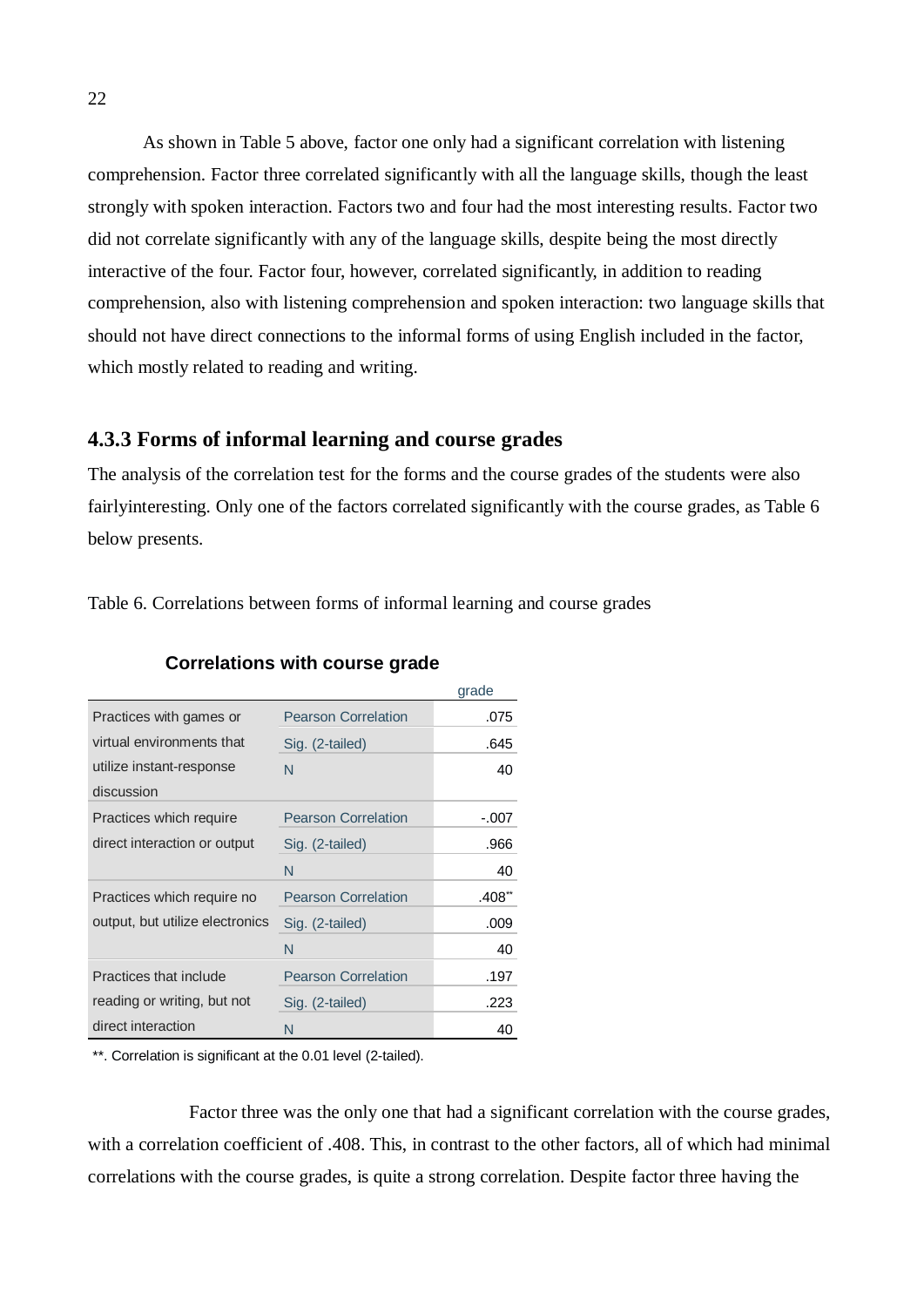most popular forms of informal learning, it is very intriguing that it was the only one to correlate with the course grades.

## **4.4 The qualitative data**

In this section, I will briefly consider the answers to the final question of my questionnaire: "How well did your course grade describe your self-assessed proficiency and why?" The numeral results are as shown in Table 7 below.

| Q <sub>5</sub> | Frequency | Percent |
|----------------|-----------|---------|
| Very well      | 4         | 10.0    |
| Well           | 12        | 30.0    |
| Fairly well    | 17        | 42.5    |
| Poorly         |           | 17.5    |
| <b>Total</b>   | 40        | 100.0   |

Table 7. The correspondence of the students' course grades with their self-evaluations

As can be seen from Table 7 above, most of the students' answers (72.5%) were either "well" (30.0%) or "fairly well" (42.5%). Not all students answered why they had chosen a certain alternative, but the majority of the reasons that the students reported included, for example, tests not measuring their proficiency well enough, their proficiency being better outside of school contexts and classroom English being too technical:

#### *Olen kehittynyt paljon. Kokeessa ei usein näy osaamiseni.*

*Koulussa englanti ei suju hirveän hyvin, mutta ulkopuolella osaan puhua englantia melko sujuvasti. Se ärsyttää koska tietenkin koulussa kielioppi on tärkeintä ja sen osaaminen.*

*Koulun ns. teoriaenkku ei suju kovin hyvin, mutta osaan mielestäni ulkopuolella soveltaa kielitaitoa paremmin.*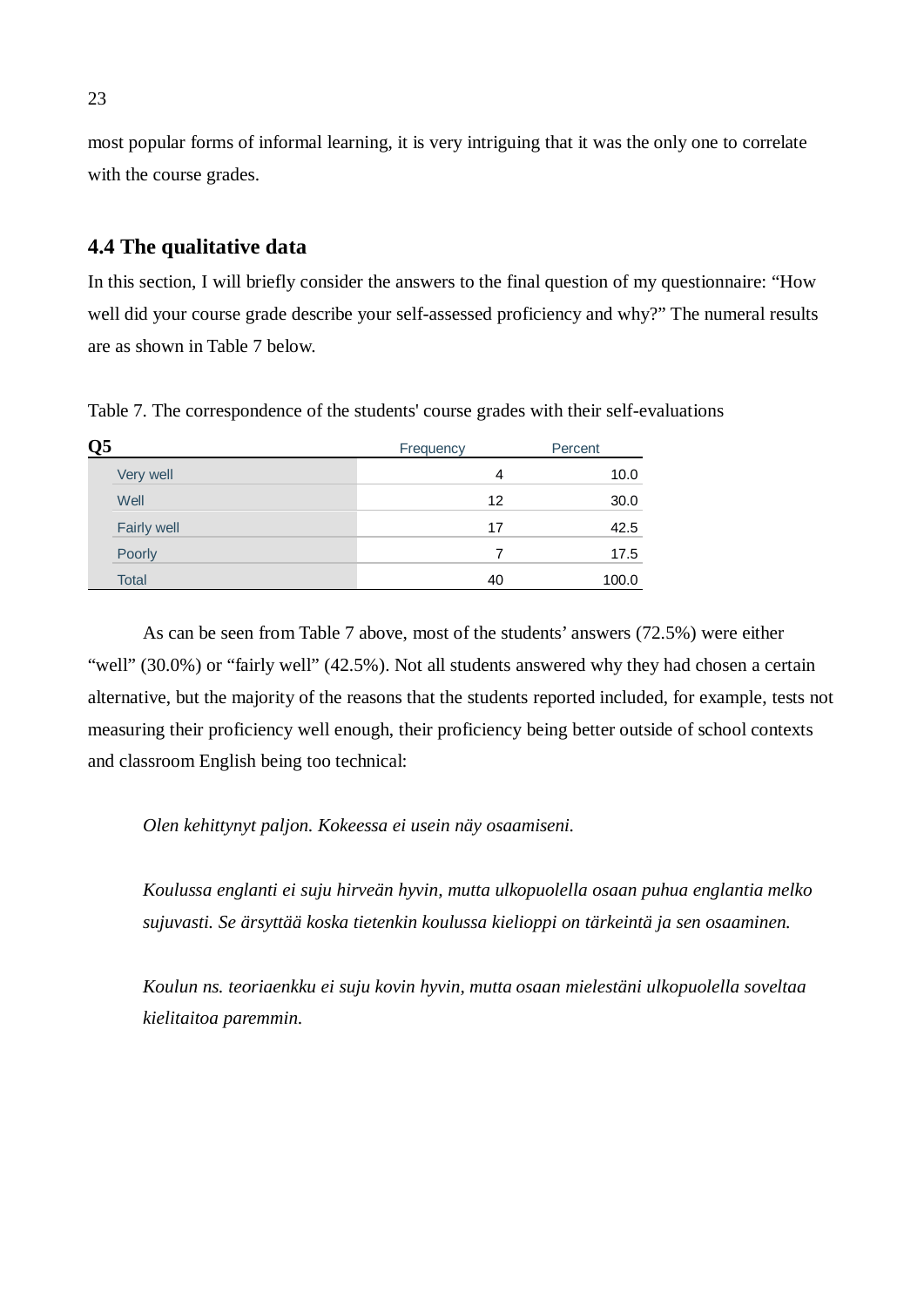#### **5 DISCUSSION AND CONCLUSION**

The present study examined informal learning in the Finnish context, exploring the forms, frequency and duration of informal learning in the students' lives. Moreover, it thrived to understand the correlations between informal learning and students' proficiency, both self-assessed and graded. The study was carried out using a Likert-scale questionnaire with five questions providing mainly quantitative data, along with one open-ended question regarding the correspondence of the students' course grades and self-assessments in their opinion.

The results regarding the forms of informal learning utilized and the frequency and duration of informal learning were fairly unsurprising. Listening to music, browsing through video or humor sites, watching television programs and watching movies were the most popular forms of informal learning, and as for frequency, the students reported to having utilized on average from *3-4* to *5-6* days per week. The average daily duration was between *0.5-1* and *2-4* hours per day, which is a fairly similar amount to Laukkanen's (2015: 12) findings, being between 15-60 minutes and 1-3 hours.

The results of the correlation analysis were highly surprising. Factor three, "Practices which require no output, but utilize electronics", held the strongest correlations with every parameter: frequency, self-evaluations and course grades. Even when tested by correlations with language skills, factor three maintained the strongest correlations with all of the language skills. Moreover, it was the only factor to have a significant correlation with the students' course grades. This is probably due to the popularity of the forms of informal learning in factor three, including for example watching TV and listening to music. Another very surprising result was that in the selfevaluation correlations, factor two, "Practices which require direct interaction or output", which was the most directly interactive of the four factors, did not correlate significantly with any language skill. This might be because factor two was the least popular of the factors; not many participants answered to engage in directly interactive forms of informal learning. Furthermore, factor four, "Practices that include reading or writing, but not direct interaction", correlated significantly with listening comprehension and spoken interaction, neither of which have direct connections to the informal forms of learning that were included in factor four. There is the possibility of students imagining read or written text in a spoken form in their mind, which could perhaps be the reason for this. However, it is safe to say that informal learning has positive effects in the school environment, as Koivumäki (2012:71) also found in his study.

As the results clearly imply, it would be extremely wise to consider informal learning as a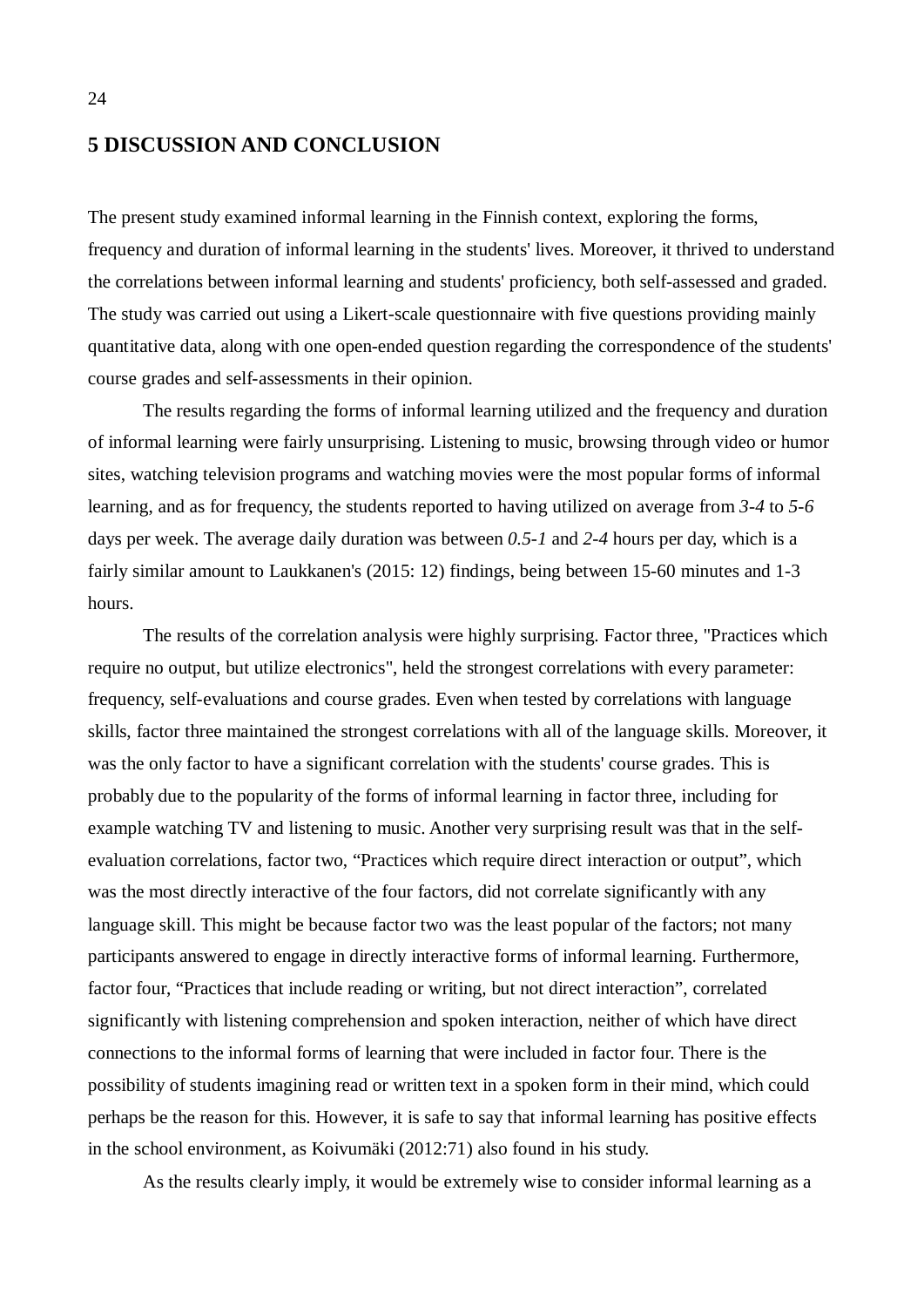potent resource in a formal context, and encourage students to utilize it to its full extent. It is rather unfortunate how few teachers are aware of its potential, and many just ignore it as a possibility. I believe that by using informal learning as an extracurricular resource, teachers can both reduce their own workload and further enhance their students' proficiency very efficiently. This is due to the rather non-tiring nature of informal learning: students can enjoy themselves while learning English, without having to overexert or feeling bored. It is not necessary for informal learning to replace formal learning, but rather to complement it in an inspiring, motivating way. The results of this study suggest that utilizing informal forms of learning such as the ones included within factor three, the learning will be more efficient and diverse. Above all, factor three seems to encapsulate the most popular forms of informal learning, meaning that utilizing them would most likely make it possible to reach out to the largest number of students.

Naturally, there are a number of aspects to consider while critically examining the results of the present study. While the results were certainly very interesting and in many ways useful, the number of participants in the study was only 40, a number that by default prevents major generalization of the results. Furthermore, many of the students, despite my instructions describing the correct ways to answer, failed to make use of the CEFR grid, or left some questions unanswered altogether. In addition to this, some of the students might have answered untruthfully, or underestimated their own capability. As seen in the results of the open-ended question, many students stated that the school tests do not measure their competence adequately. Consequently, if the students receive poor grades from tests, they might feel discouraged about their proficiency and evaluate it lower than their actual proficiency is.

Due to the small size of a BA study, many aspects that could have been fruitful for analysis were left out. This includes the question of mindsets in my questionnaire (see Appendix 1), which would certainly have been interesting to analyze. The analysis of the questions that did get included could have also been much more scrutinizing, had this been a larger-scale study; the background variables could have been used for further correlation analysis, for example. Finally, in a larger study, the target group could have been more diverse, such as high school students from different schools or even different countries.

The questionnaire also has some room for improvement. The research questions for this study were rather complex, and the angle from which I approached informal learning was quite different from previous studies, resulting in the utter lack of a complete questionnaire to adapt from. Instead, it was necessary to find parts of existing questionnaires that fit my study, and then compile my own, which ended up being quite unwieldy in some ways. For example, the sheer number of alternatives in the forms of informal learning made the data very difficult to analyze. Furthermore,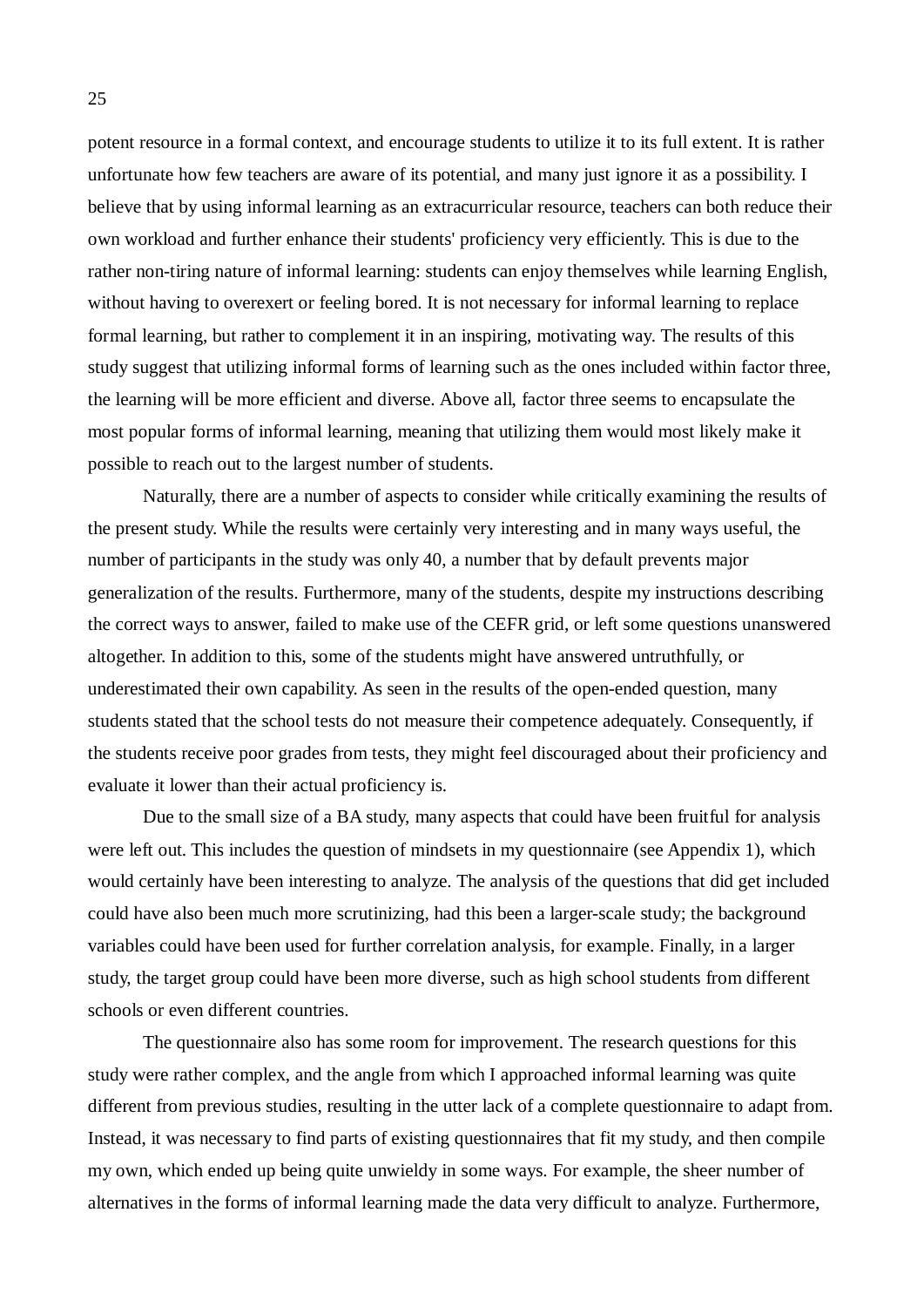my attempt at reducing the number of alternatives resulted in combining some of them, making them difficult to categorize, and perhaps even inaccurate when considering the results.

Regarding future studies, this topic could be further pursued in multiple ways. The focus could easily be switched to qualitative instead of quantitative for micro-level analysis. In the case of a quantitative study, the number and diversity of the participants could be much greater. For example, it could be carried out in another part of Finland, in another country, or even multiple. It is also possible to research different stages of school, such as middle school or even university. Moreover, the background variables of the participants could be elaborated on, not to mention the mindsets of the students learning informally. The language of informal learning could also be changed. The area of informal learning influencing students' self-evaluations of their own proficiency is still very fresh, and there is a great deal of research to be done regarding it.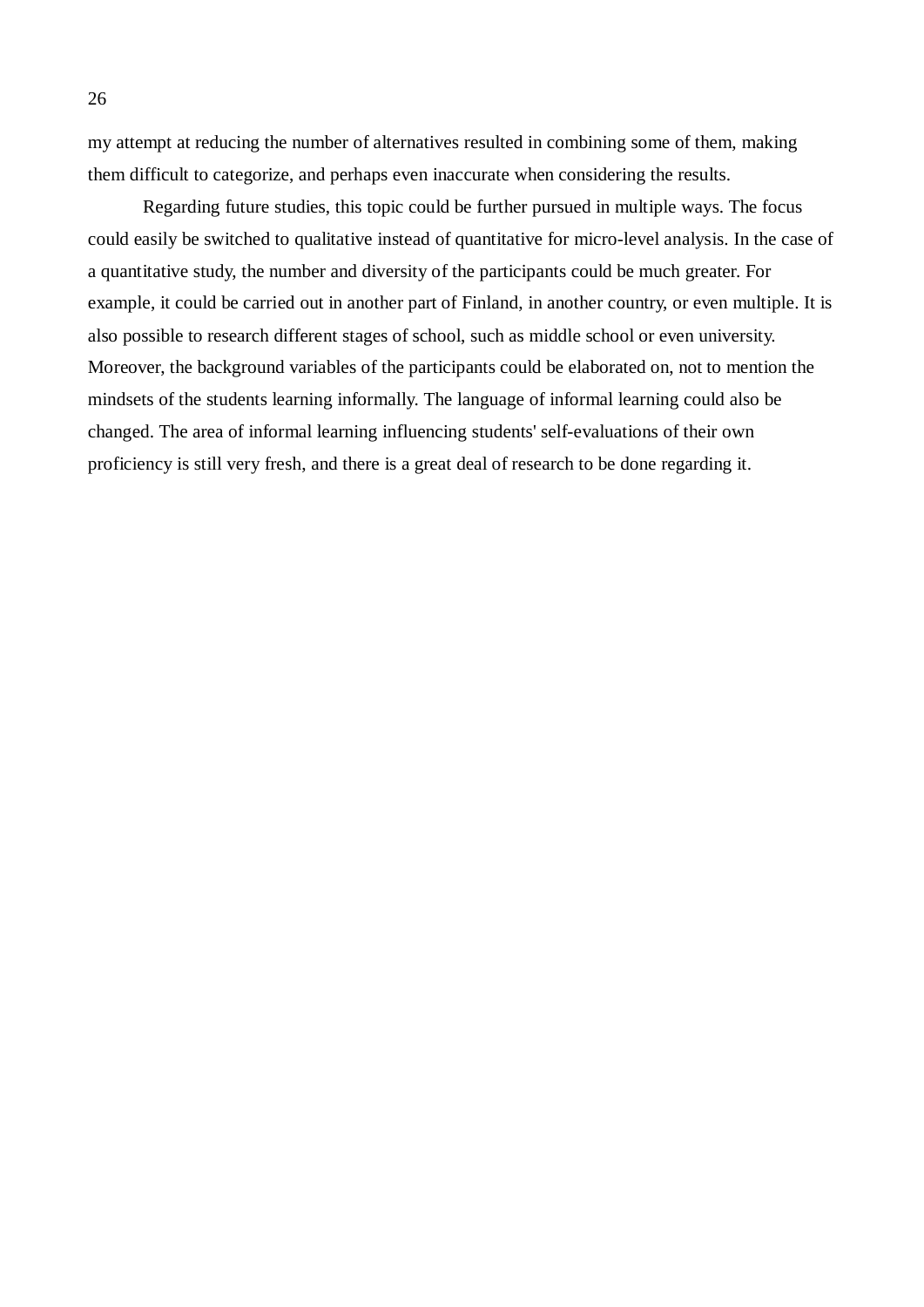# **BIBLIOGRAPHY**

- Ala-Kyyny, J. (2012). *The role of English-language music in informal learning of English.* Unpublished Pro Gradu Thesis. University of Jyväskylä, Department of Languages.
- Alanen, R. (2011). Kysely tutkijan työkaluna. In P. Kajala, R. Alanen and H. Dufva (eds.), *Kieltä tutkimassa: tutkielman laatijan opas*. Helsinki: Finn Lectura, 146-161.
- Benson, P., & Reinders, H. (Eds.). (2011). *Beyond the language classroom*. Basingstoke: Palgrave Macmillan 2011.
- Calvo-Ferrer, J. R. (2016). Educational games as stand-alone learning tools and their motivational effect on L2 vocabulary acquisition and perceived learning gains. *British Journal of Educational Technology*. Wiley Online Library.

http://onlinelibrary.wiley.com/doi/10.1111/bjet.12387/pdf

- Dörnyei, Z. and Taguchi, T. (2009). *Questionnaires in second language research* (2<sup>nd</sup> edition). New York: Routledge.
- Koivumäki, J. (2012). *Can the Internet serve as a useful tool in learning English?: a case study.* Unpublished Pro Gradu Thesis. University of Jyväskylä, Department of Languages.
- Laukkanen, O. (2015). *"# Dontstayinschool": learner perceptions on the connection between listening to extramural music in English and different areas of English skills.* Unpublished Bachelor's Thesis. University of Jyväskylä, Department of Languages.
- Linnakylä, A. (2010). *Learning English informally through authentic literacy practices: a case study of Finnish 8th grade students.* Unpublished Pro Gradu Thesis. University of Jyväskylä, Department of Languages.
- Livingstone, D. W. (1999). Exploring the icebergs of adult learning: Findings of the first Canadian survey of informal learning practices. *The Canadian Journal for the Study of Adult Education*, *13*(2), 49. [online]

http://search.proquest.com/openview/79c1d4a704997d92587413a17c530c67/1?pqorigsite=gscholar&cbl=44724

- Livingstone, D. W. (2006). Informal learning: conceptual distinctions and preliminary findings. *Counterpoints*, *249*, 203-227. JSTOR. http://www.jstor.org/stable/42979596?seq=1#page\_scan\_tab\_contents
- Sayer, P., & Ban, R. (2014). Young EFL students' engagements with English outside the classroom. *ELT Journal*, *68*(3), 321-329. Oxford University Press.
- Schugurensky, D. (2000). The forms of informal learning: towards a conceptualization of the field. Centre for the Study of Education and Work, OISE/UT.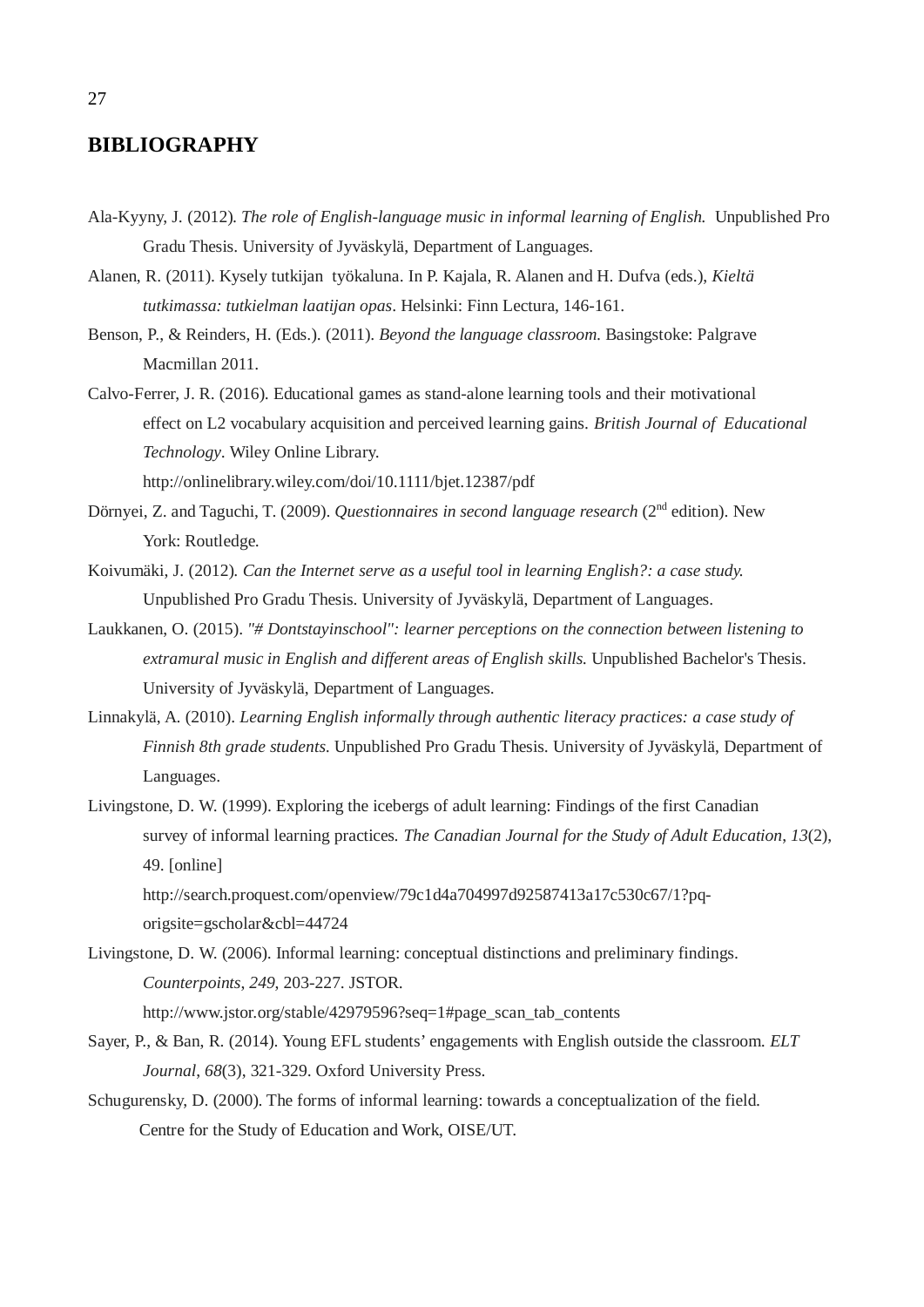# **APPENDICES**

Appendix 1. The questionnaire

# **Kysely englannin kielen oppimisesta ja käytöstä koulun ulkopuolella**

Hei! Nimeni on Jesse Takamaa ja opiskelen englantia Jyväskylän yliopistossa. Teen tutkimusta englantia opiskelevien lukiolaisten englannin käytöstä kouluajan ulkopuolella.

Tehtävänäsi tässä kyselyssä on vastata väittämiin mahdollisimman totuudenmukaisesti, ja joissain kysymyksissä valita itseäsi parhaiten kuvaava vaihtoehto.

Kysely on täysin anonyymi, eli sinun ei tarvitse kirjoittaa nimeäsi vastauslomakkeeseen, eikä tietojasi täten voida tunnistaa muista vastauksista. (Vaikka laittaisit nimesi paperiin, sitä ei julkaista eikä käytetä missään.)

Vastaamalla tähän kyselyyn annat suostumuksesi siihen, että saan hyödyntää vastauksiasi osana tutkimustani.

**Kiitos jo etukäteen kyselyyn vastaamisesta!** Parhain terveisin, Jesse Takamaa jesse.j.takamaa@student.jyu.fi Jyväskylän yliopisto

# **Taustatiedot**

- 1. Mikä on sukupuolesi? □naispuolinen □miespuolinen
- 2. Mikä on äidinkielesi?
- 3. Montako vuotta olet opiskellut englantia? \_\_\_\_
- 4. Mikä oli englannin numerosi viime todistuksessa?
- 5. Oletko asunut tai käynyt koulua toisessa maassa? Jos olet, missä ja kuinka kauan?

\_\_\_\_\_\_\_\_\_\_\_\_\_\_\_\_\_\_\_\_\_\_\_\_\_\_\_\_\_\_\_\_\_\_\_\_\_\_\_\_\_\_\_\_\_\_\_\_\_\_\_\_\_\_\_\_\_\_\_\_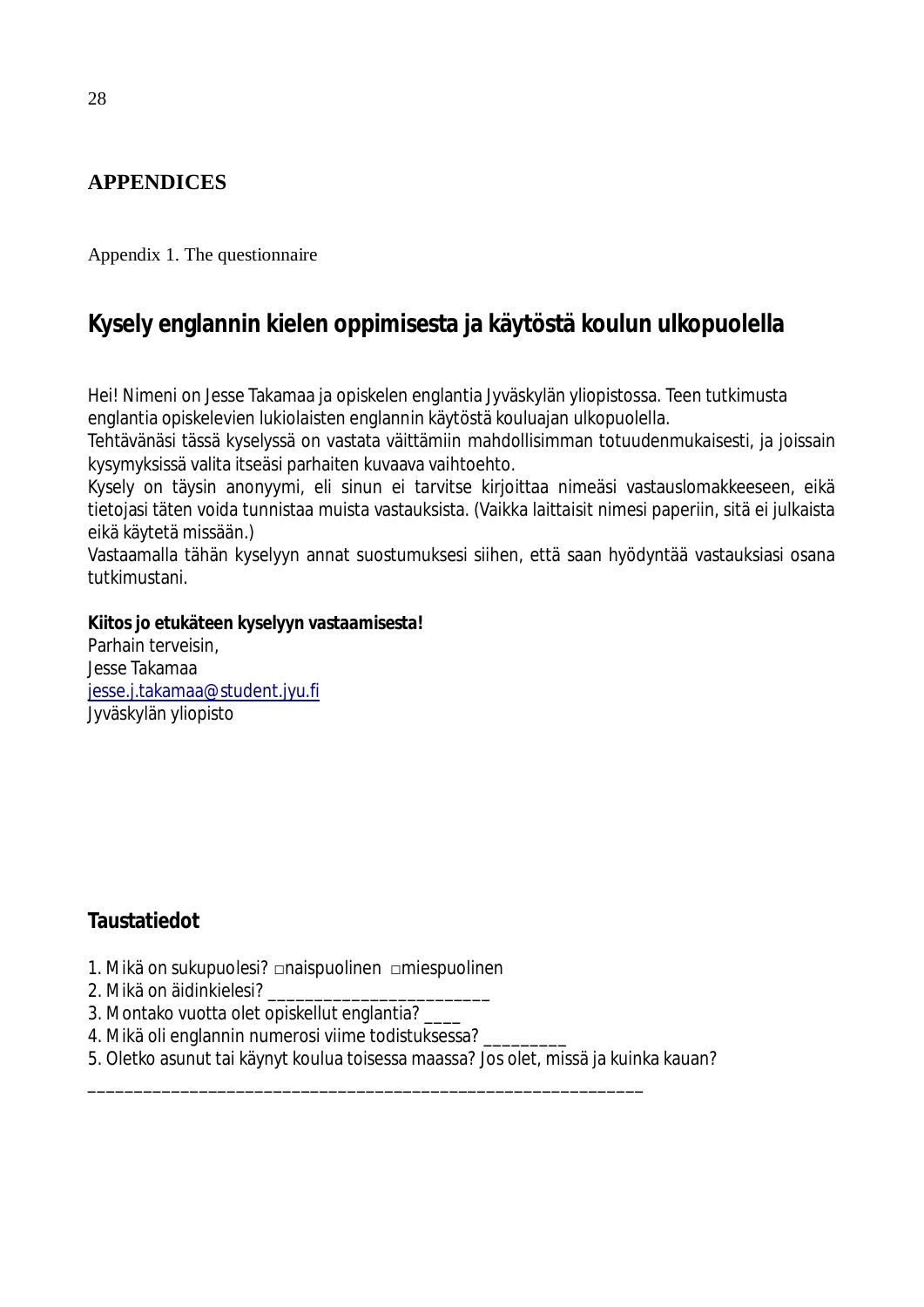# **Kysymys 1. Arvioi englannin käyttöäsi mahdollisimman totuudenmukaisesti.**

Miten olet oppinut/hyödyntänyt englantia koulun ulkopuolella **viimeisen viikon aikana?**

**Arvioi kutakin kohtaa asteikolla (1-5) 5= erittäin paljon 4= paljon 3= jonkin verran 2= aika vähän 1= en lainkaan Oma arviosi (1-5)** 1. englanninkielisiä tv-ohjelmia katsellessa \_\_\_\_\_ 2. englanninkielisiä elokuvia katsellessa \_\_\_\_\_ 3. englanninkielellä laulettua musiikkia kuunnellessa \_\_\_\_\_ 4. laulaessa itse englannin kielellä (esim. karaoke tai laulupelit) \_\_\_\_ 5. englanninkielisiä tietokirjoja lukiessa \_\_\_\_\_ 6. englanninkielisiä romaaneja lukiessa (esim. Harry Potter) \_\_\_\_\_ 7. englanninkielisiä sanoma- ja aikakauslehtiä lukiessa (esim. Newsweek, Elle) \_\_\_\_\_ 8. englanninkielisiä harrastelehtiä lukiessa \_\_\_\_\_ 9. englanninkielisiä sarjakuvia lukiessa \_\_\_\_\_ 10. englanninkielisiä verkkolehtiä lukiessa\_\_\_\_\_ 11. englanninkielisiä tietokone- tai konsolipelejä pelatessa \_\_\_\_\_ 12. englanninkielisiä verkkopelejä pelatessa (esim. Counter Strike, World of Warcraft) \_\_\_\_\_ 13. englanninkielisiä lauta- tai roolipelejä pelatessa \_\_\_\_\_ 14. keskustellessa englanniksi Internetissä (esim. MSN, Skype, IRC, Chat) \_\_\_\_\_ 15. englanninkielisissä virtuaaliympäristöissä (esim. Habbo, IMVU) \_\_\_\_\_ 16. keskustelemalla englanniksi sosiaalisessa mediassa (esim. Facebook, Twitter) \_\_\_\_\_ 17. englanninkielisiä blogeja lukiessa tai kirjoittaessa \_\_\_\_\_ 18. englanninkielisillä foorumeilla/keskustelupalstoilla selaillessa/kirjoitellessa \_\_\_\_\_ 19. englanninkielisiä video- ja huumorisivuja selaillessa (esim. YouTube) \_\_\_\_\_ 20. muilta englanninkielisillä Internet-sivuilla selaillessa \_\_\_\_\_ 21. englanninkielisiä ohjeita tai manuaaleja lukiessa \_\_\_\_\_ 22. englanninkielisiä tekstiviestejä kirjoittaessa/lukiessa \_\_\_\_\_ 23. englanninkielisiä sähköpostiviestejä kirjoittaessa/lukiessa \_\_\_\_\_ 24. jutellessa ulkomaalaisten kanssa (Suomessa) \_\_\_\_\_ 25. ulkomaanmatkoilla / leireillä \_\_\_\_\_ 26. kirjeenvaihdossa ulkomaalaisten kanssa \_\_\_\_\_ 27. keskustellessa vanhempien tai sukulaisten kanssa \_\_\_\_\_ 28. muulla tavoin, miten?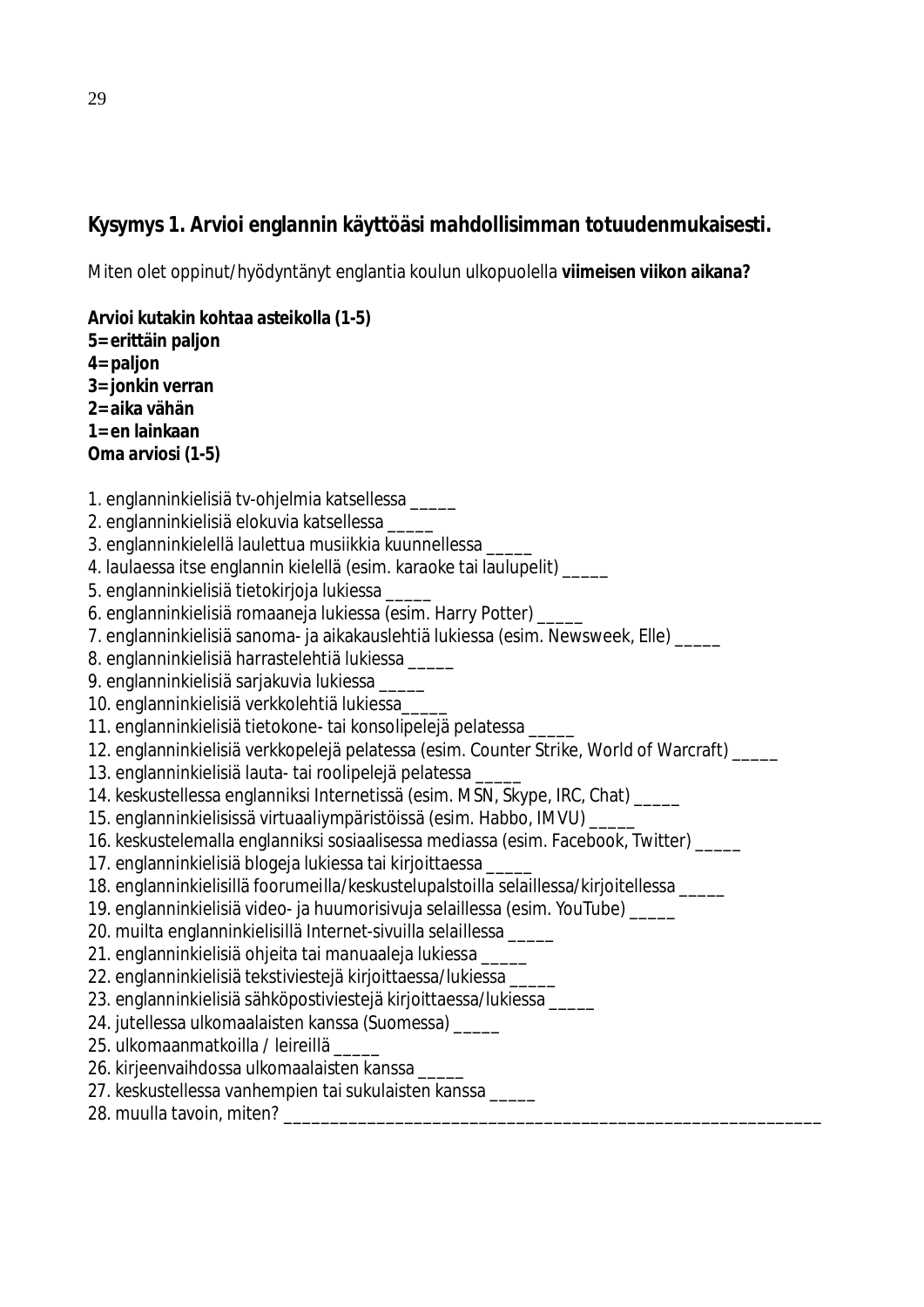**Kysymys 2. Valitse käyttäytymistäsi parhaiten kuvaava vaihtoehto. (X)**

Arvioi, kuinka usein, ja kuinka pitkäkestoisesti käytit/hyödynsit englantia koulun ulkopuolella **viimeisen viikon aikana.**

**Viikossa:**

- □ 7 päivänä viikossa
- □ 5-6 päivänä viikossa
- □ 3-4 päivänä viikossa
- □ 1-2 päivänä viikossa
- □ Hyvin harvoin tai en juuri lainkaan

**Päivässä:**

- $\Box$  Lähes koko valveillaoloajan, 8 tuntia tai enemmän
- □ 5-7 tuntia päivässä
- □ 2-4 tuntia päivässä
- □ Puolesta tunnista tuntiin päivässä
- □ En juuri lainkaan

**Kysymys 3. Valitse käyttäytymistäsi parhaiten kuvaava vaihtoehto. (X)**

Kun hyödynsit englantia vapaa-ajallasi, teitkö niin

□ Opiskellaksesi englantia kouluajan ulkopuolella

- □ Koska kuluttamasi viihteen muoto sattui olemaan englanniksi
- □ Koska Ɵlanne vaaƟ sitä (esim. ulkomaalaisen henkilön opastaminen kadulla)

\_\_\_\_\_\_\_\_\_\_\_\_\_\_\_\_\_\_\_\_\_\_\_\_\_\_\_\_\_\_\_\_\_\_\_\_\_\_\_\_\_\_\_\_\_\_\_\_\_\_\_\_\_\_\_\_\_\_

□ Jostain muusta syystä, mistä?

**Kysymys 4. Tee mahdollisimman realistinen itsearvio monisteena annetun eurooppalaisen viitekehyksen mukaisesti.**

Minkä arvosanan olisit omasta mielestäsi ansainnut seuraavilta englannin osa-alueilta?

a) Kuullun ymmärtämisestä

- b) Luetun ymmärtämisestä \_\_\_
- c) Suullisesta vuorovaikutuksesta \_\_\_
- d) Puheen tuottamisesta \_\_\_
- e) Kirjoittamisesta \_\_\_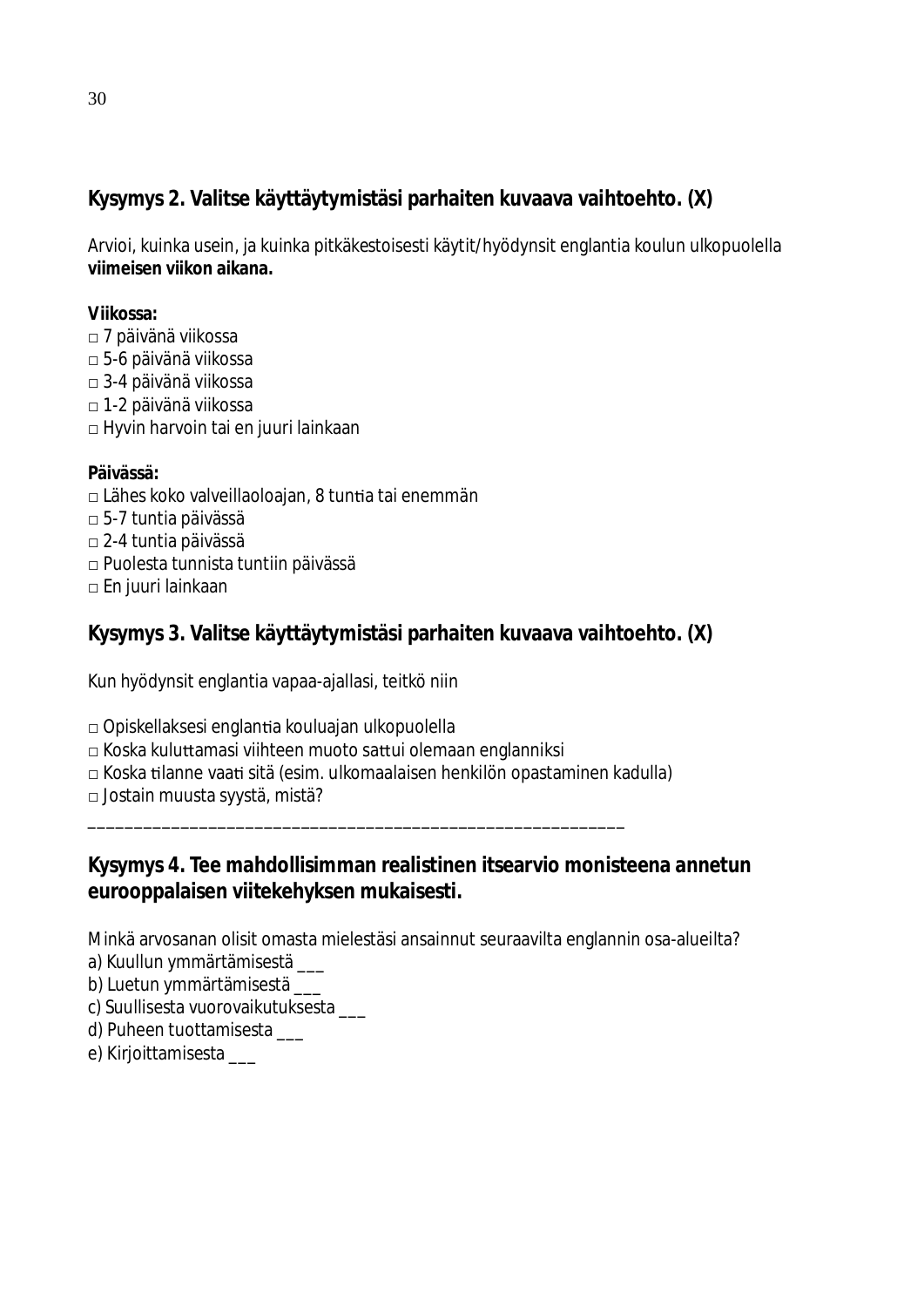# **Kysymys 5. Vertaa omaa viime todistuksessa saamaasi arvosanaa omaan arvioituun kielitaitoosi.**

Kuinka hyvin viime todistuksessasi saamasi arvosana vastaa englannin kielen taitoasi?

\_\_\_\_\_\_\_\_\_\_\_\_\_\_\_\_\_\_\_\_\_\_\_\_\_\_\_\_\_\_\_\_\_\_\_\_\_\_\_\_\_\_\_\_\_\_\_\_\_\_\_\_\_\_\_\_\_\_\_\_\_\_\_\_\_\_\_\_\_\_

□ EriƩäin hyvin □ Hyvin □ Melko hyvin □ Heikosti

□ Hyvin heikosti

Perustele.



\_\_\_\_\_\_\_\_\_\_\_\_\_\_\_\_\_\_\_\_\_\_\_\_\_\_\_\_\_\_\_\_\_\_\_\_\_\_\_\_\_\_\_\_\_\_\_\_\_\_\_\_\_\_\_\_\_\_\_\_\_\_\_\_\_\_\_\_\_\_\_\_\_\_\_\_\_\_\_\_